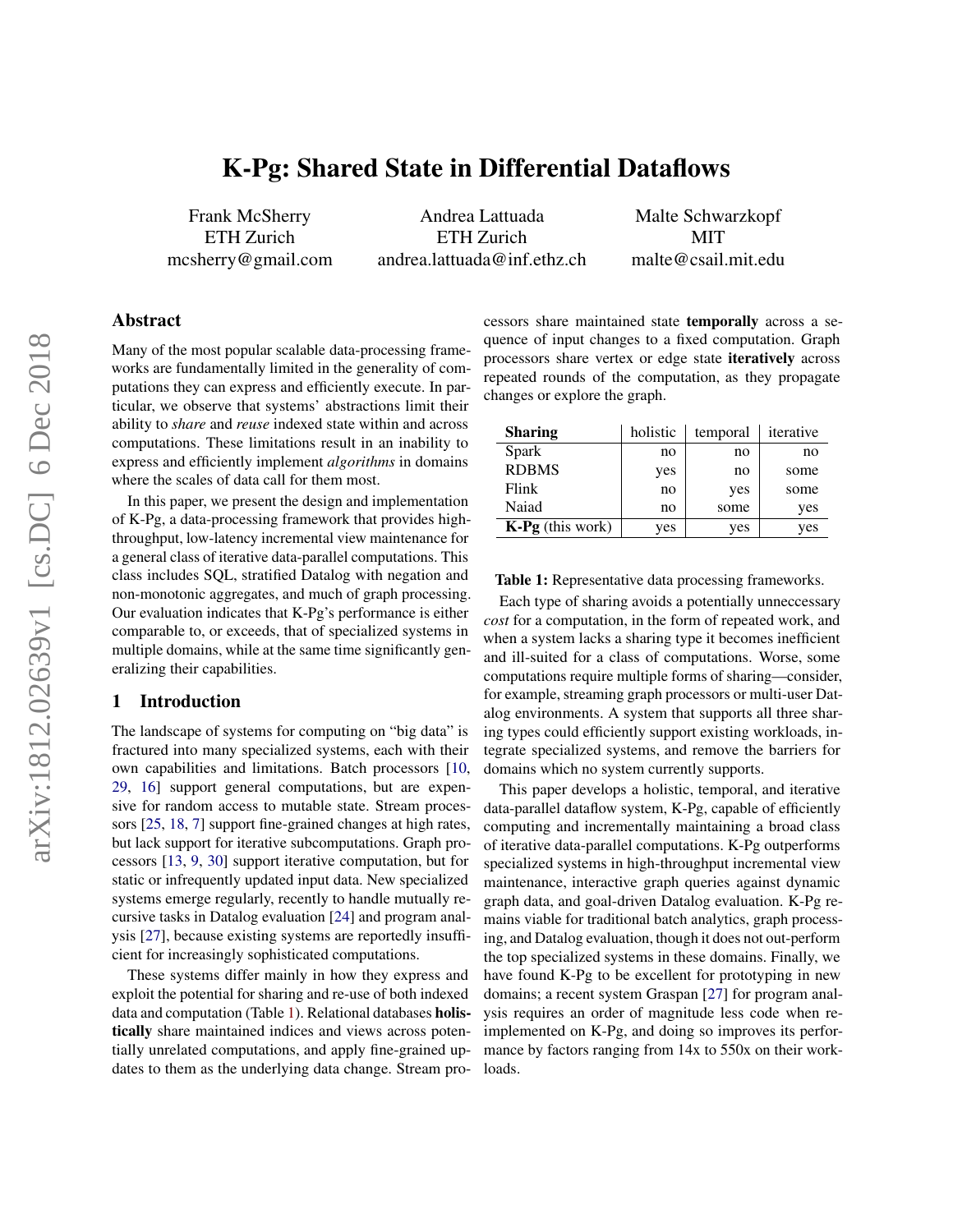#### 1.1 System overview

K-Pg is based on differential dataflow [\[19\]](#page-15-5), a data-parallel processing paradigm in which users express computations by high-level operations on collections of records and then interactively update the inputs to their computations, and receive the corresponding changes to the outputs of their computations. These operations include relational, dataparallel, and iterative constructs, sufficient for SQL-based relational analytics, MapReduce dataflows, iterative graph computation, and mutually recursive Datalog evaluation. Differential dataflow's data-parallel operators can be effectively distributed across multiple workers, and its incremental semantics support low-latency and high-rate updates.

Although differential dataflow has a (now dormant) prototype implementation, as part of the Naiad [\[20\]](#page-15-6) project, several aspects of this implementation limit its performance for general computations. Specifically, while the prototype provides iterative sharing, its operator design did not reveal opportunities for holistic sharing and details of Naiad's system interface prevented high-throughput temporal sharing, and so the prototype implementation evolved without these constraints. Our work starts from our attempts to use this prototype in new problem domains, and details the redesigns we found necessary to introduce holistic and temporal sharing.

K-Pg is a complete re-implementation of the differential dataflow model, based on a fundamentally re-designed dataflow processor. Whereas big data processors are traditionally "shared nothing", and create and manage dataflows of independent operators, K-Pg exposes and *shares* indexed representations of streamed operator inputs, among operators and even across dataflows. Importantly, while this sharing may happen across operators and dataflows it does not cross worker (thread) boundaries, which allows us to retain the scalability of the sharednothing worker design.

A conventional shared-nothing dataflow processor requires several changes to realize the performance benefits of shared indexed state. We decompose traditional operators like join, group, and distinct into the combination of a new general operator arrange and thinner task-specific shell operators. The arrange operator produces worker-sharded indexed batches of data, and maintains worker-local multiversioned indices aligned to these batches. It does this with high throughput, low latency, and a compact representation, all with minimal worker coordination. Operators are modified to share access to this local index, and become simpler and more performant as a result, but must take care when interpreting the contents of their shared indices.

We implemented K-Pg in roughly 6,000 lines of Rust [\[1\]](#page-14-4), atop an unmodified timely dataflow runtime [\[2\]](#page-14-5). We evaluate K-Pg on benchmark tasks in relational analytics, graph processing, and Datalog evaluation, where we confirm that its performance is comparable to and in some cases better than specialized systems in their target domains. We also evaluate K-Pg on tasks supported by relatively fewer and more specialized systems, including interactive graph navigation, program analysis, and goaldriven evaluation, where we find that framing queries as differential dataflow computations offers lower latency and higher throughput than other bespoke approaches. Despite the variety of tasks and requirements, these are each implemented as idioms in one sufficiently expressive and performant system.

#### 1.2 Limitations and Tradeoffs

K-Pg provides sharing opportunities to computations that are structured to benefit from them, but the support for sharing does come with some costs. Holistic sharing moves us to a multiversion index design, as operators may make progress at different rates, which can be more expensive than a single-user index. Temporal and iterative sharing leads to operator implementations that consider the histories of records, even for computation that would completely overwrite values.

K-Pg is intentionally implemented as an optional layer atop a timely dataflow platform, so that users can pick and choose dataflow operators that they may benefit from, without being prevented from selecting or implementing more efficient dataflow operators when appropriate.

## 1.3 Contributions

This paper summarizes the design and implementation of K-Pg, with the specific intended contributions of:

- 1. A data-parallel dataflow design with indexed operator inputs shared across multiple dataflows  $(\S 3)$  $(\S 3)$ .
- 2. A multi-versioned shared index design with high read and write throughput, low read and write latency, and compact memory footprint  $(\S 4)$  $(\S 4)$ .
- 3. New operator implementations which take advantage of input streams of shared indexed batches as opposed to input streams of tuples or records  $(\S 5)$  $(\S 5)$ ,
- 4. An evaluation of K-Pg that indicates it can be as capable as many specialized data processing systems in their target domains, while supporting a more general range of workloads than any, including some that cannot currently run on data-parallel systems  $(\S 6)$  $(\S 6)$ .

We discuss the most relevant related work, on which K-Pg draws, in Section [7](#page-12-0) and conclude in Section [8](#page-14-6) with a summary and thoughts for future research directions.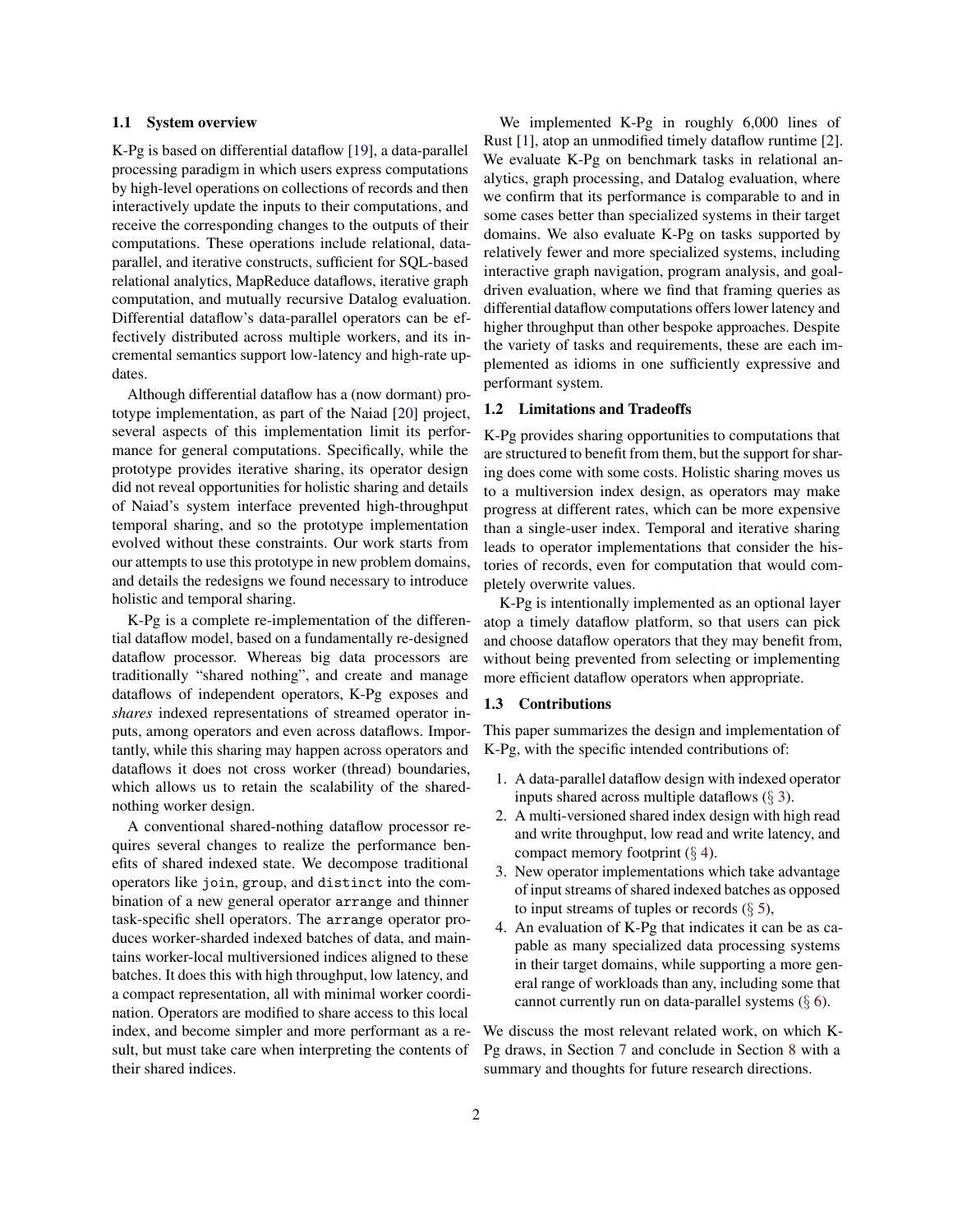# 2 Motivation

Differential dataflow [\[19\]](#page-15-5) is a framework in which users first write a query using relational and data-parallel operators, including fixed-point iteration, and then interactively update the inputs to their query and receive the corresponding updates to the outputs of the query. If all inputs are changed once, from their initial empty state, differential dataflow appears as a batch processor. If the inputs continue to be changed, differential dataflow appears as incremental view maintenance for the expressed computation. Differential dataflow's incremental semantics allow a system to perform an amount of work proportional only to the volume of changes across internal collections. This volume can often be surprisingly small, even for sophisticated recursive queries, which enables both low latency and high throughput updates.

A fully featured implementation of differential dataflow enables computational idioms beyond the reach of traditional batch and stream processing. With iteration one can faithfully express a class of *algorithms* outside the reach of traditional relational and big data frameworks. Through interactive manipulation of input collections we can pose queries and direct the execution of such computations. The re-use of shared indices provide nearly zero overhead when new computations require random access to preexisting collections. In many ways differential dataflow more closely resembles a declarative *programming* language than a traditional query language, and it has the potential to substantially enlarge the volume of computer science applicable to large-scale data processing.

## 2.1 A motivating example

Consider the problem of determining for a directed graph and a collection of query pairs (*src*, *dst*), for which of the queries can one reach from *src* to *dst* along directed graph edges. Figure [1](#page-2-0) contains a stylized differential dataflow program to accomplish this, but its behavior showcases many subtleties which we now investigate.

The example in Figure [1](#page-2-0) starts by transforming the query pairs into reachability statements (*to*, *from*), initially the sources of the queries. This set is then iteratively developed, by repeatedly joining it with the set of edges to create new reachability statements, folding in old statements, and maintaining the set of distinct results. This iterative process produces all nodes reachable from each source, and we intersect this with the query set to return only those pairs posed as queries.

Importantly, Figure [1](#page-2-0) is only a declarative description of the computation. It provides a differential dataflow system with requirements, but it also provides flexibility in how the computation should be effected.

<span id="page-2-0"></span>

Figure 1: A graph reachability example, where inputs query and edges each contain (*src*, *dst*) pairs, and whose outputs are those pairs in query that can be reached along paths in edges. The two inputs can be interactively updated, resulting in interactive queries that are incrementally maintained as the graph changes.

Interaction. Both the query and edges input collections can be interactively updated, which yields the output changes required to correctly update the output. When we add or remove an edge, the output produces additions for newly reachable query pairs, or subtractions for query pairs that can no longer reach from one to the other. Alternately, when we add or remove a query, we may initiate a new reachability computation if the source is previously unseen; if the source is already present in the query set the change will be suppressed at the distinct operator, as the distinct set of sources has not changed; the result will instead just be read out of the intersect operator.

As far as we know, differential dataflow alone supports this type of interactive computation. Conventional graph processors do not support low-latency interactive updates to computations, and the graph processors that do (only [\[17\]](#page-15-7), to our knowledge) do not blend interactive queries in the same model.

Economy. The use of edges in the join operation requires the collection of edges indexed by *src*, in order to quickly read out matching *dst* values. This *arrangement* of the edges collection is not uncommon in graph processing, and if the collection is already available in this form the time to install the computation and begin servicing changes to query is approximately zero (milliseconds, in our experiments). Of course, work must take place as new queries arrive and begin to explore the graph, but this work is proportional only to the work required (nodes explored) rather than the size of the perhaps substantially larger edges collection.

Most non-RBDMS systems do not share indexed data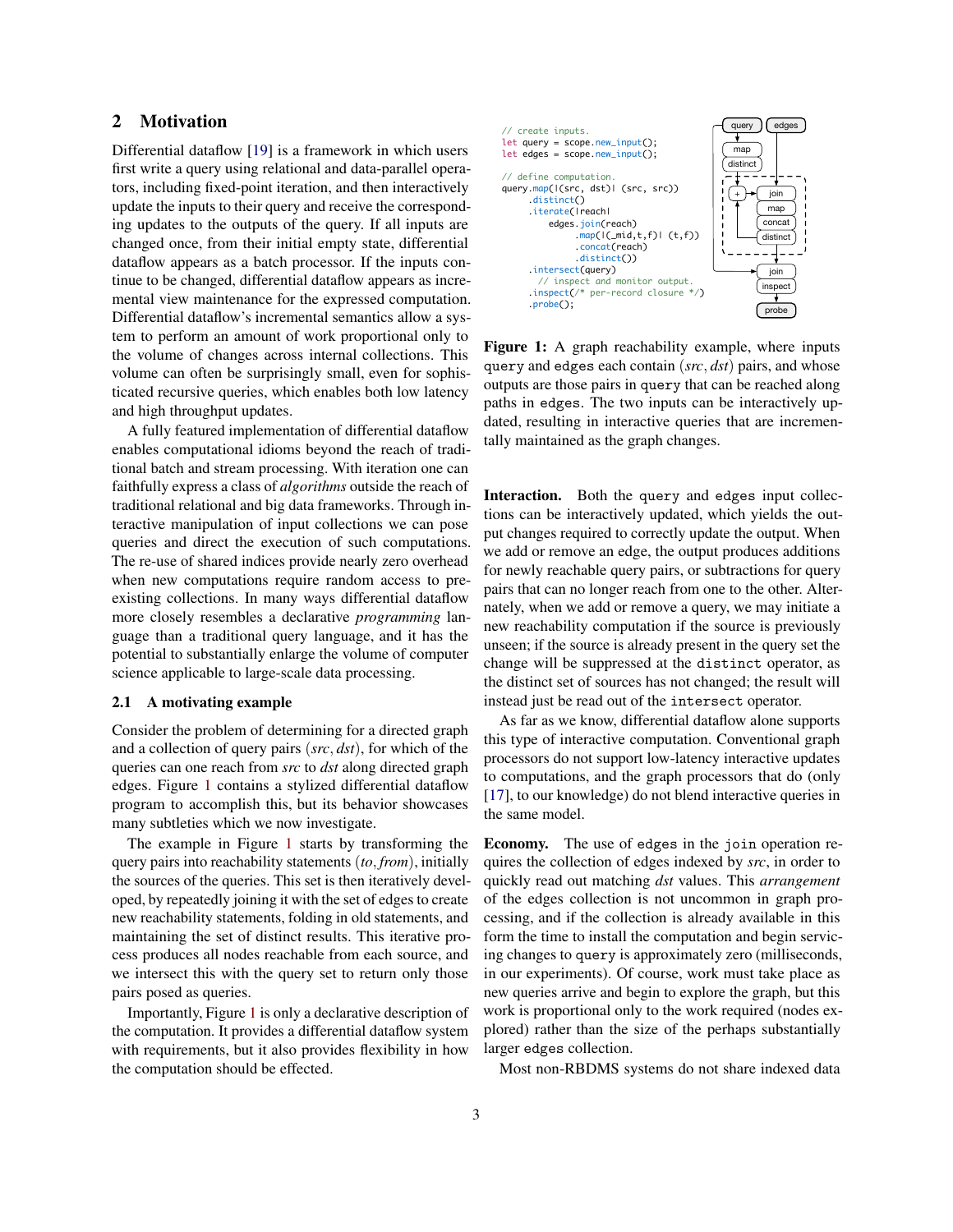and would require fresh copies of graph data, and often even require a fresh set of computers for each computation. Systems like Spark, Flink, and Naiad, for example, would need to re-ingest, index, and maintain the whole graph for each use, limiting the number of concurrent computations they can maintain.

Throughput. As the query is specified declaratively, rather than as the result of a sequence of imperative tasks, we have the ability to concurrently process updates at many distinct times. This substantially improves the effective system throughput, without compromising its fidelity to the source timestamps. We can service on the order of millions of distinct changes to the query and edges collections per second, producing at all times consistent and correct outputs, even with the query and graph changes interleaved.

Other than stream processors, typical techniques for incremental computation (e.g. Incremental View Maintenance) move serially through a sequence of updates. Naiad pipelines distinct logical times, but still introduces coordination traffic for each and can only scale its throughput by coarsening logical times, and removing the distinctions between changes in the input.

Our declaratively programmed reachability "query" is now an interactive computation that can both answer reachability queries between pairs of nodes and install pairs of nodes to monitor as the underlying graph continually changes. If the graph is already arranged, the additional memory overhead is proportional only to the number of nodes reachable from the query sources currently maintained. As edges and queries change, we maintain a highthroughput view of the correct results without serializing the system execution. These benefits largely derive from the declarative description of our interactive computation, rather than as an imperative sequence of queries and transactions against common relations.

With light modification, we could additionally track the distances between the query nodes, or recover the paths themselves. With further effort one can implement even smarter algorithms for shortest path queries, namely bidirectional search, which brings query times for even new sources down to milliseconds and increases throughput substantially (as the computation "changes less").

## <span id="page-3-0"></span>3 System design and background

K-Pg is built on an existing timely dataflow execution layer [\[2\]](#page-14-5), and inherits its distributed execution design. K-Pg also borrows aspects of Naiad's differential dataflow design as a timely dataflow of operators that consume and produce collection updates, but it makes fundamental modifications to how this occurs. This section overviews necessary background about timely and differential dataflow, and then describes K-Pg's architectural changes.

## 3.1 Timely dataflow

Timely dataflow is a framework for data-parallel dataflow execution, introduced by Naiad [\[20\]](#page-15-6). It provides a dataflow abstraction in which nodes house operator logic, and edges transport data from the outputs of operators to the inputs of other operators. All data in timely dataflow bear a partially ordered logical timestamp, and operators are obliged to maintain (or advance) these timestamps as they process data. Timely dataflow graphs may have cycles, within which one augments timestamps with an iteration to correctly track progress within the loop.

Timely dataflow schedules work on a static set of *workers*, each a single thread of control. All operators are sharded across all workers, and each worker multiplexes its time between each dataflow and dataflow operator. Workers schedule operator shards in response to the arrival of data, which are routed among workers according to functions the operators specify for each of their input streams (e.g. a function of a key in the record, to ensure all records with the same key arrive at the same worker). Crucially, for our purposes, we can co-locate on the same worker operator shards that might profitably share the same indexed representation of their input data.

In addition to scheduling operators and transporting data, the timely dataflow workers provide operator shards with bounds on the potential timestamps they may yet see at each of their inputs. This information comes in the form of a *frontier*: a set of logical times such that all future timestamps must be greater than or equal to some element of the frontier. We say that a time is *in advance of* a frontier if it is greater than or equal to some element of the frontier. In timely dataflow a frontier only ever advances, and the set of times in advance of the frontier strictly decreases. This progress information tells operator shards when they have received all records with certain timestamps, at which point it may be appropriate for the operator shard to take some action.

User code can programmatically construct dataflows, interact with the inputs to these dataflows, and invoke the worker to schedule dataflow operators. Any number of dataflows can be run concurrently, but the set must be the same on all workers. Dataflows are automatically retired when they their inputs are closed and they contain no more messages. Timely dataflow does not prevent the sharing of state between operators and dataflows within a worker, but it does not itself provide meaning or structure to this shared state other than the guarantees its frontiers provide.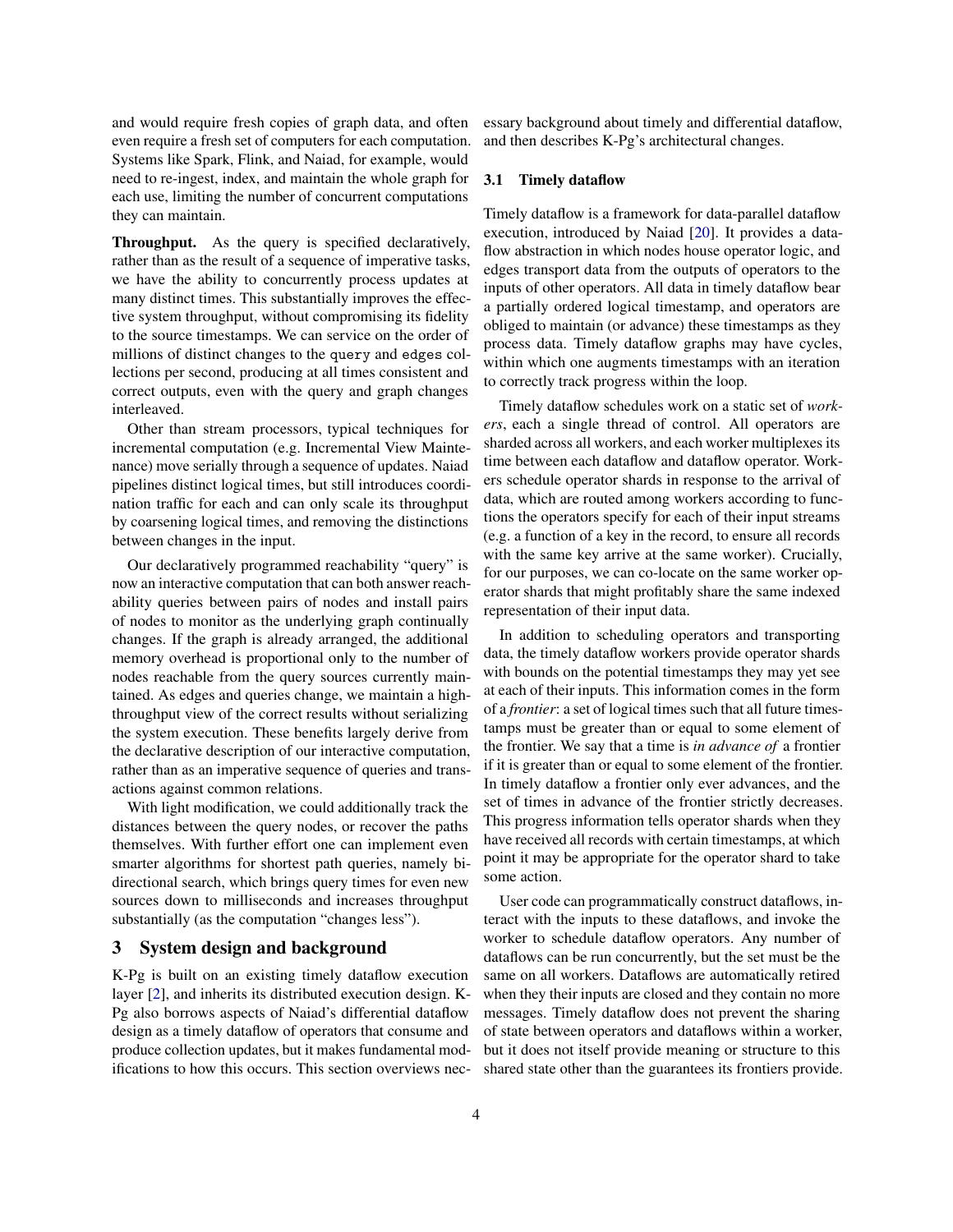<span id="page-4-0"></span>

Figure 2: The count operator, decomposed into data exchange, arrangement, and a shell operator that reports the accumulated count from indexed batches.

#### 3.2 Differential dataflow

Differential dataflow computations are initially defined as functional transformations of time-varying *collections*. A differential dataflow collection is parameterized by three types, *Data*, *Time*, and *Diff*. The *Time* type must be a lattice (supporting the operations less than, equals, least upper bound, and greatest lower bound) and the *Diff* type must be a commutative group (with a + operator and a zero element), often the integers. A differential dataflow collection can be interpreted as a function from *Data* to *Diff* that can vary arbitrary at each *Time*.

A differential dataflow collection is defined either as an input to the computation or by a functional transformation of other collections. Example transformations include standard operators like map, filter, concat, join, and group (equivalent to MapReduce's reduce). Less standard, differential dataflow provides an iterate operator that subjects its input collection to a supplied differential dataflow fragment an unbounded number of times. Other operators exist, and the set can be further expanded as new implementations land, but the set above is sufficient for all applications we discuss in this paper.

A differential dataflow computation is rendered to a timely dataflow in which operators consume and produce streams of *(data, time, diff)* update triples. Each such stream defines a collection at all times  $t$  not in advance of its timely dataflow frontier, from the pointwise accumulation of update triples at times less or equal to t.

$$
Collection@t[data] = \sum_{\substack{(data, time, diff) \\ time \leq t}} diff
$$

Each differential dataflow operator's output stream must accumulate to the functional operator logic applied to the correspondingly accumulated input stream, for all times  $t$ not in advance of the input frontier. The essential difference from other streaming systems is that these times may be only *partially* ordered by the  $\leq$  operator, which can result in more efficient differencing for iterative computations (among others), but with more subtle state management and operator implementations.

#### 3.3 Design modifications

K-Pg departs from Naiad's differential dataflow design by breaking stateful operator implementations (for example: join, distinct, count) into two parts: an arrange operator, which exchanges, batches, and indexes updates, and thinner shell operators which each apply operator-specific logic using these shared indices. The decomposition is depicted in Figure [2](#page-4-0) for the count operator, and is similar for other stateful operators. This departure may appear superficial, but it fundamentally changes the implementation and performance characteristics of the system.

Arrangements act as high-throughput multi-version indices that can safely share read access among operators. The arrange operator is new to K-Pg, as is the associated inter-operator and inter-dataflow sharing of indexed state in a distributed dataflow system. The shell operators in K-Pg have substantially different implementations (often much simpler) when given their input as streams of indexed batches rather than streams of independent tuples, but some new care must be taken to maintain high throughput in all cases. We discuss the arrange operator in Section [4](#page-5-0) and new operator designs in Section [5.](#page-7-0)

A second important departure of K-Pg lies in a set of design principles we impose to increase the likelihood that an unanticipated computation executes robustly, despite (or perhaps because of) the absence of frustrating systems knobs. These principles intend to ensure that arrangements and operators in K-Pg work "as expected". Each take only the minimal time and space required, up to constants, and transition smoothly between low-latency and high-throughput operation. We will invoke these principles in our design discussions, and in all cases we view violations of these principles as problematic. Naiad's differential dataflow prototype violates each of these principles.

Principle 1: Decouple logical and physical batching. K-Pg computations consume, manipulate, and produce large volumes of updates at distinct logical times. These updates should be manipulated in large physical batches, with no artificial serialization imposed by the logical times. Systems that impose per-time coordination overhead must either limit their throughput, or compromise their fidelity to the source timestamped data.

Principle 2: Sequential memory traversal. The state managed by K-Pg represents historical data for large collections that may grow beyond the capacity of our fast random access memory. Access to indexed operator state should be at worst one sequential pass for each batch (though ideally to a sparse subset). Random access patterns reduce the effectiveness of batching, and eventually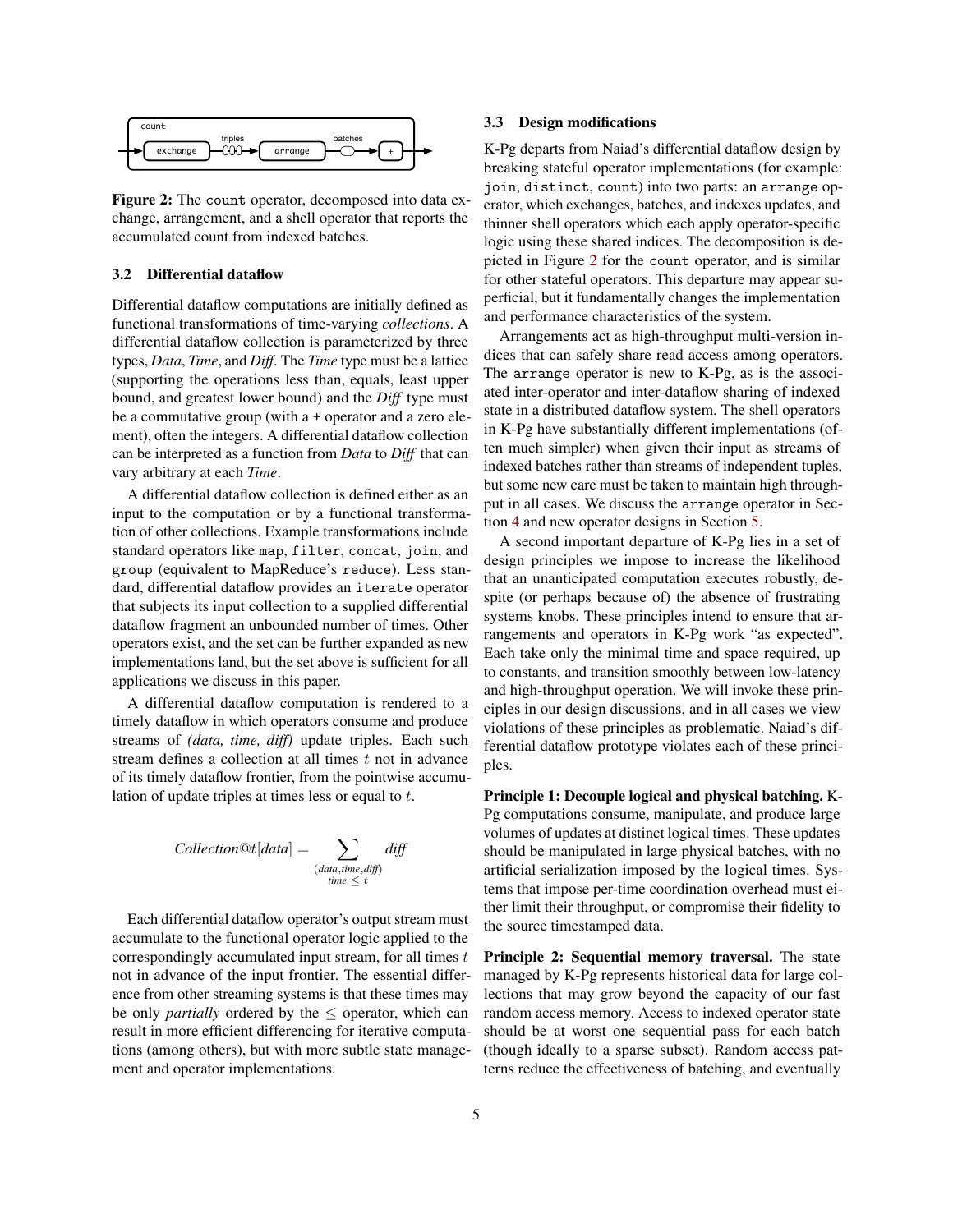limit a system by its random rather than sequential throughput to its storage.

Principle 3: Bounded memory footprint. K-Pg can produce large volumes of updates, but they may be to a relatively smaller number of distinct records. We should use memory proportional to the number of distinct *(data, time)* pairs in each collection. Systems that eagerly materialize data and only later accumulate the results down (for example, Spark-style batch processors) may spill out of memory or even overwhelm local temporary storage.

Principle 4: Operator work proportionality. The volume of data K-Pg operators consume and produce can vary substantially. Operator invocations should perform computation proportional to the number of output updates it might produce. Disproportionate computation limits our ability to scale our system with low latency, as coordinating workers take time proportional to the maximum of the participants.

## <span id="page-5-0"></span>4 Arrangements

Our most substantial design departure from standard dataflow processors, returning somewhat to the design of relational databases, is our use and re-use of arranged streams of indexed data. We introduce a new arrange operator, which takes as input a stream of update triples and produces an *arrangement*: a pair of (*i)* a stream of shared indexed batches of updates and (*ii)* a shared, compactly maintained index of all produced update batches. Arrangements allow K-Pg to spend the communication, computation, and memory required to arrange data once.

In this section we work through the design and implementation of arrangements, and explain how they support shared indexed data under high update throughputs. Figure [3](#page-5-1) sketches the elements and some uses of an arrangement, which we will further develop in the text.

## 4.1 Collection traces

Following prior work [\[19\]](#page-15-5), a *collection trace* is the set of update triples *(data, time, diff)* that define a collection at any time t by the accumulation of those *(data, diff*) for which *time*  $\leq t$ . A collection trace is initially empty and is only revealed as a computation proceeds, either as a dataflow input or as the output of a dataflow operator whose inputs have advanced. Because times may be partially ordered, there is not necessarily a fixed order (e.g. by time) on the triples in a collection trace; instead a timely dataflow frontier indicates which times may still be observed.

Our design commits to a collection trace as logically equivalent to an append-only list of immutable batches of update triples. Each batch is described by two frontiers of times, *lower* and *upper*, and the batch contains exactly

<span id="page-5-1"></span>

Figure 3: A worker-local overview of arrangement. Here the arrangement is constructed for the count operator, but is shared with a distinct operator in another dataflow.

those updates whose times are in advance of the lower frontier and not in advance of the upper frontier. The upper frontier of each batch should match the lower frontier of the next batch, and the growing list of batches reports the developing history of committed updates triples. A batch may be empty, which indicates that no updates exist in the indicated range of times. A sequence of batches with lower and upper frontiers is self-describing, in that it can be understood without additional runtime support from the timely dataflow system. An independent timely dataflow, or other computation, can consume this collection trace representation and correctly understand the evolving collection history.

To support operators, each batch should be indexed by *data*, so that it can provide random access to the history of each *data* (the set of its (*time*, *diff*) pairs). A trace will attempt to maintain relatively few batches (by merging existing batches) so that operators can efficiently navigate the union of all batches. Each reader of a trace holds a *trace handle*, which provides access to a cursor that can navigate the multiversioned index *as of* any time in advance of a frontier the trace handle holds. The set of trace reader frontiers indirectly reveal which updates can no longer be distinguished by any readers, and which updates can be coalesced.

#### 4.2 The arrange operator

The arrange operator receives update triples, and is tasked with minting new immutable indexed batches of updates in response to advances in its input frontier and compactly maintaining the collection trace without violating its obligations to readers of the trace.

At a high level, the arrange operator buffers incoming update triples until the input frontier advances, at which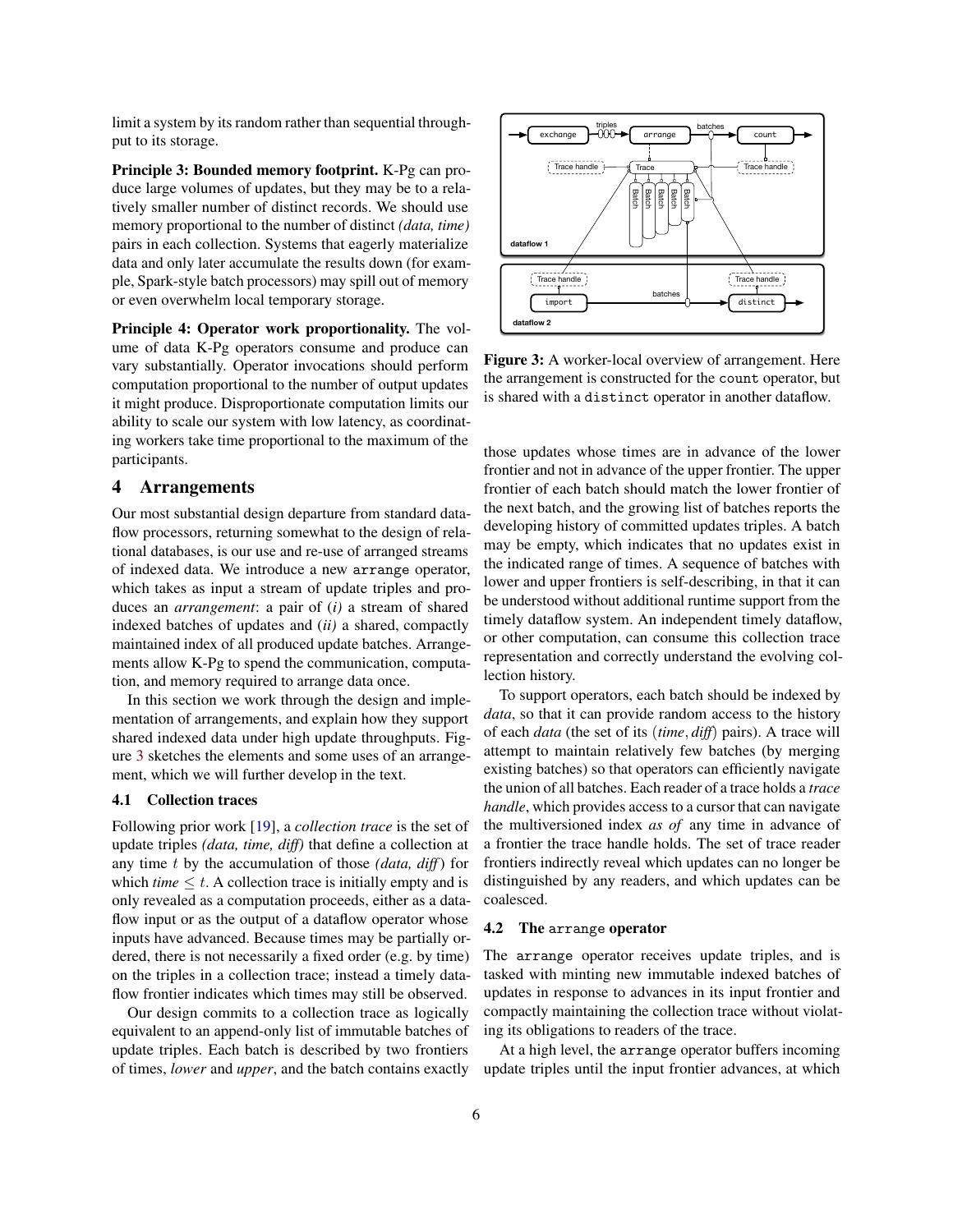point it extracts and indexes all buffered updates not in advance of the newly advanced input frontier. A shared reference to this newly minted immutable batch is both added to the trace and emitted as output from the operator. As part of adding the batch to the trace, the operator may need to perform some maintenance to keep the trace representation compact and easy to navigate. Abstractly these tasks are not hard, but several details are important if we aim to satisfy our design principles.

Input buffering. Incoming update triples are buffered in what is effectively a partially evaluated merge sort of *(data, time, diff)* triples: a sequence of sorted lists of geometrically increasing size, which are merged when two are within a constant multiple in length. This representation allows us to coalesce updates with the same *(data, time)* fields, and ensures that we maintain a number of updates at most linear in the number of distinct *(data, time)* pairs (the longest list contains only distinct pairs, and all other lists accumulate to at most a constant multiple of its length).

Physical batching. Although the input frontier can advance in large steps, the arrange operator creates only one update batch and informs the timely dataflow system about changes in its output frontier only once, independent of the number of distinct logical times processed. This decouples the logical update rate from the physical batching, and is crucial to support high update rates. Limitations of Naiad's notification API prevent it from supporting physical batching of logical timestamps.

Shared references. Immutable batches are wrapped in reference-counted shared references, so that the batch and downstream consumers can reference the same underlying memory. The trace is also shared but it is not immutable, as it supports the appending of batches (and internally, their compaction). Importantly, while the arrange operator has a shared reference to the trace it does not keep the trace alive (it is a "weak" reference) so that should all readers drop their references to the trace, the trace (and its references to batches) are also dropped. In this case, the arrange operator will continue to produce indexed batches, but it will not (and cannot) merge them into the now non-existent trace. This optimization substantially improves performance in cases where a trace index can be dropped, but the stream of changes is still live, for example a join against static data which we see often in the processing of static graphs.

Amortized trace maintenance. The arrange operator must maintain a compact representation that is easy for readers to navigate, even as we add batches to a trace. Our choice is to merge adjacent batches of comparable size, so that we maintain a number of batches at most logarithmic in the number of distinct (data, time) pairs. These merges happen on the same worker thread, which we do not want to block when large batches should be merged. Instead, we initialize but do not complete a merge, and for each introduced batch we apply an amount of effort proportional to its size to each in-progress merge. When a merge completes the new batch is installed and references to the merged batches are dropped.

A large constant of proportionality performs merges eagerly and trades latency away for improved throughput, whereas a small constant provides lower latency but impairs throughput as K-Pg maintains more open batches for operators to navigate. A charging argument shows that a constant of two ensures that merges complete before their results are required for a new merge, and K-Pg enforces this choice.

Consolidation. A trace can coalesce timestamps that are indistinguishable to all trace readers and consolidate updates at now indistinguishable times, analogous to MVCC "vacuuming". Each reader's trace handle maintains a frontier of times and restricts its reader to times in advance of this frontier. When we initiate a merge we capture the lower bound  $F$  of all these times, and we replace each time t with a representative  $rep_F(t)$  that compares identically to  $t$  for all times in advance of  $F$ . Updates with the same representative timestamp are consolidated.

This compaction logic is borrowed from Naiad's prototype, but the mathematics of compaction have not been reported previously. Appendix [Appendix A](#page-17-0) presents the definition of  $rep_F(t)$  and proofs of its optimality and correctness.

Modularity. The arrange operator is defined in terms of a generic trace type. Our amortized merging trace is defined in terms of a generic batch type. Our batch implementations are defined for generic data types that are orderable (for merging) and hashable (for partitioning). Each of these layers can be replaced without rewriting the surrounding superstructure. For example, we provide two distinct batches for *data* structured as *(key, val)* and just *key*, the latter with a simplified representation and navigation logic.

## 4.3 Trace handles

Read access to a collection trace is provided through a *trace handle*. A trace handle provides the ability to import a collection into a new dataflow, and to manually navigate a collection, but both only "as of" a restricted set of times. Each trace handle maintains a frontier, and guarantees only that accumulated collections will be correct when accumulated to a times in advance of this frontier. The trace itself tracks outstanding trace handle frontiers, which indirectly inform it about times that are indistin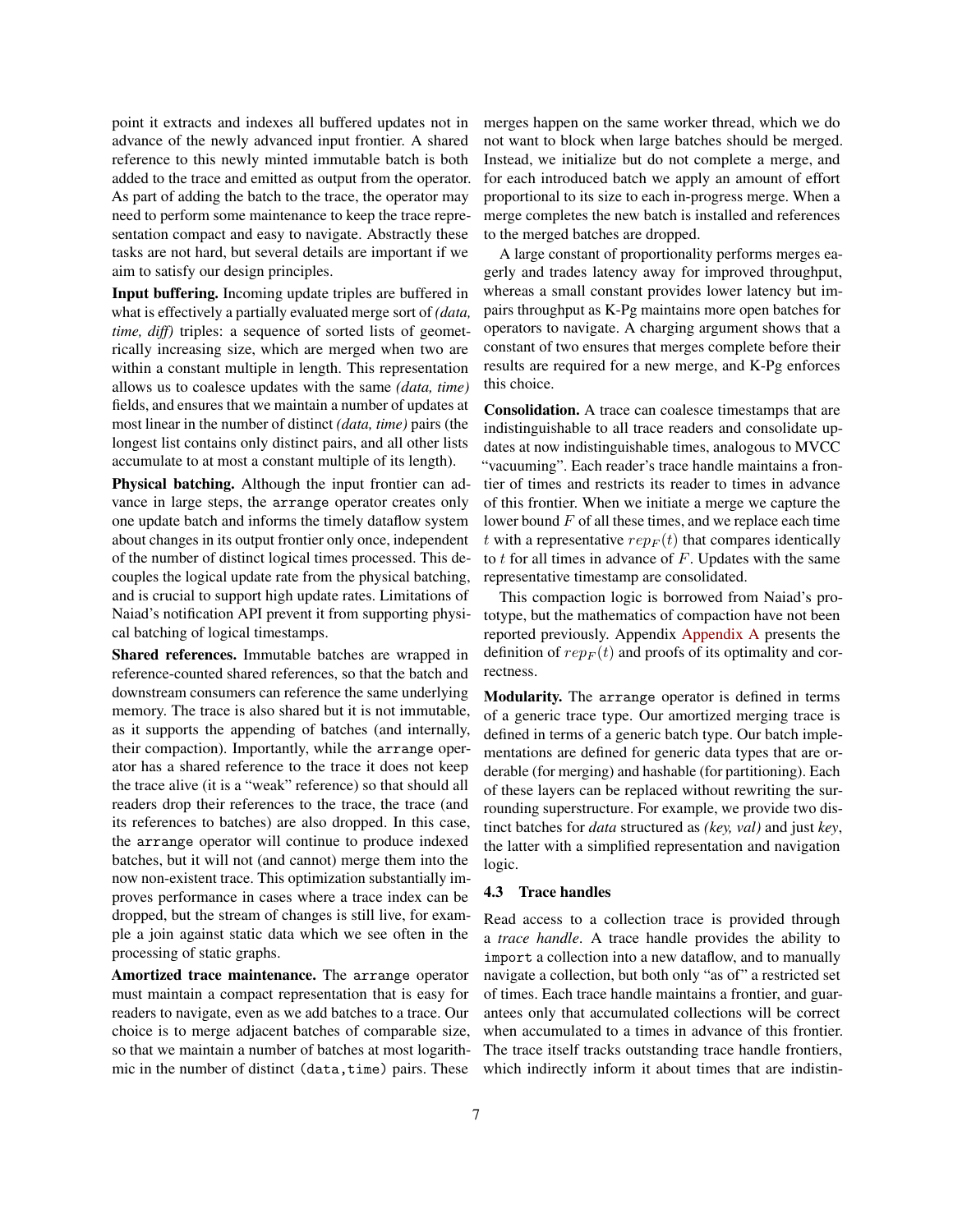guishable to all readers (and which can be coalesced).

Many operators (including join and group) only need access to their accumulated input collections for times in advance of their input frontiers. As these frontiers advance, the operators are able to advance the frontier on their trace handles and still function correctly. Some operators are also able to drop their trace handles entirely, notably the join operator when its opposite input ceases changing. These actions, advancing the frontier and dropping trace handles, provide the trace with the opportunity to consolidate its representation.

A trace handle has a method import which creates an arrangement in a new dataflow exactly mirroring that of the trace. The imported collection immediately produces consolidated historical batches, and begins to produce newly minted batches. The historical batches reflect all updates applied to the collection, either with full historical detail or coalesced to a more recent timestamp, depending on whether the handle's frontier has been downgraded before it was used to import the trace. Full historical information means that computations do not require special logic or modes to accommodate attaching to incomplete in-progress streams; imported traces appear indistinguishable to the original streams, other than their surprisingly large batch sizes and recent timestamps.

## <span id="page-7-0"></span>5 Operator implementations

Many of K-Pg's operators act on shared indexed batches of input updates, and this structure and potential volume of data can lead to very different operator implementations from record-at-a-time streaming systems. In this section we explain K-Pg's operator implementations, starting with the simplest examples and proceeding to the more complex join, group, and iterate operators.

#### 5.1 Key-preserving operators

Several stateless operators are "key-preserving", in that they do not transform their input data to the point that it needs to be re-arranged. Example operators are filter, concat, negate, and the iteration helper methods enter and leave. These operators can be implemented either as streaming operators for streams of update triples, or as wrappers around arrangements. For example, the filter operator only needs to restrict the data presented in batch and trace navigation, based on whatever predicate is supplied to the filter operator.

These implementations contain trade-offs. An aggressive filter may reduce the volume of data to the point that it is relatively cheap to maintain a separate index, and relatively ineffective to search in a large index only to discard the majority of results. A user can filter an arrangement, or first reduce the arrangement to a stream of updates and then filter it.

#### 5.2 Key-altering operators

Some stateless operators are "key-altering", in that the indexed representation of their output has little in common with that of their input. The most obvious example is the map operator, which may perform arbitrary recordto-record transformations. These operators reduce any arranged representations to streams of update triples.

## 5.3 Stateful operators

Differential dataflow's stateful operators are data-parallel, meaning that their input *data* have a *(key, val)* structure, and that the computation acts independently on each group of *key* data. This independence is what allows K-Pg and similar systems to distribute operator work across otherwise independent workers, who can then process their work without further coordination. At a smaller scale, this independence means that each worker can determine the effects of a sequence of updates on a key-by-key basis, resolving all updates to one key before moving to the next, even if this violates timestamp order.

## 5.3.1 The join operator

Our join operator takes as inputs batches of updates from each of its arranged inputs. Its job is to produce any changes in outputs that result from its advancing inputs. Our implementation has several variations from a traditional streaming hash-join.

Trace capabilities. The join operator is bi-linear, and only needs each input traces in order to respond to updates from its *other* input. As such, the operator can advance the frontiers of each trace handle by the frontier of the other input, and it can drop each trace handle when the other input closes out. This is especially helpful when either input is static, as in static graph processing.

Alternating seeks. Join can receive input batches of substantial size, especially when importing an already maintained arranged collection. Naively implemented, we might require time linear in the input batch sizes. Instead, we perform alternating seeks between the cursors for input batches and traces of the other input: when the cursor keys match we perform work, and the keys do not match we seek forward for the larger key in the cursor with the smaller key. This pattern ensures that we perform work at most linear in the smaller of the two sizes, seeking rather than scanning through the cursor of the larger trace, even when it is supplied as an input batch.

Amortized work. The join operator may be called upon to produce a significant amount of output data that can be reduced only once it crosses an exchange edge for a downstream operator. If each input batch is immediately pro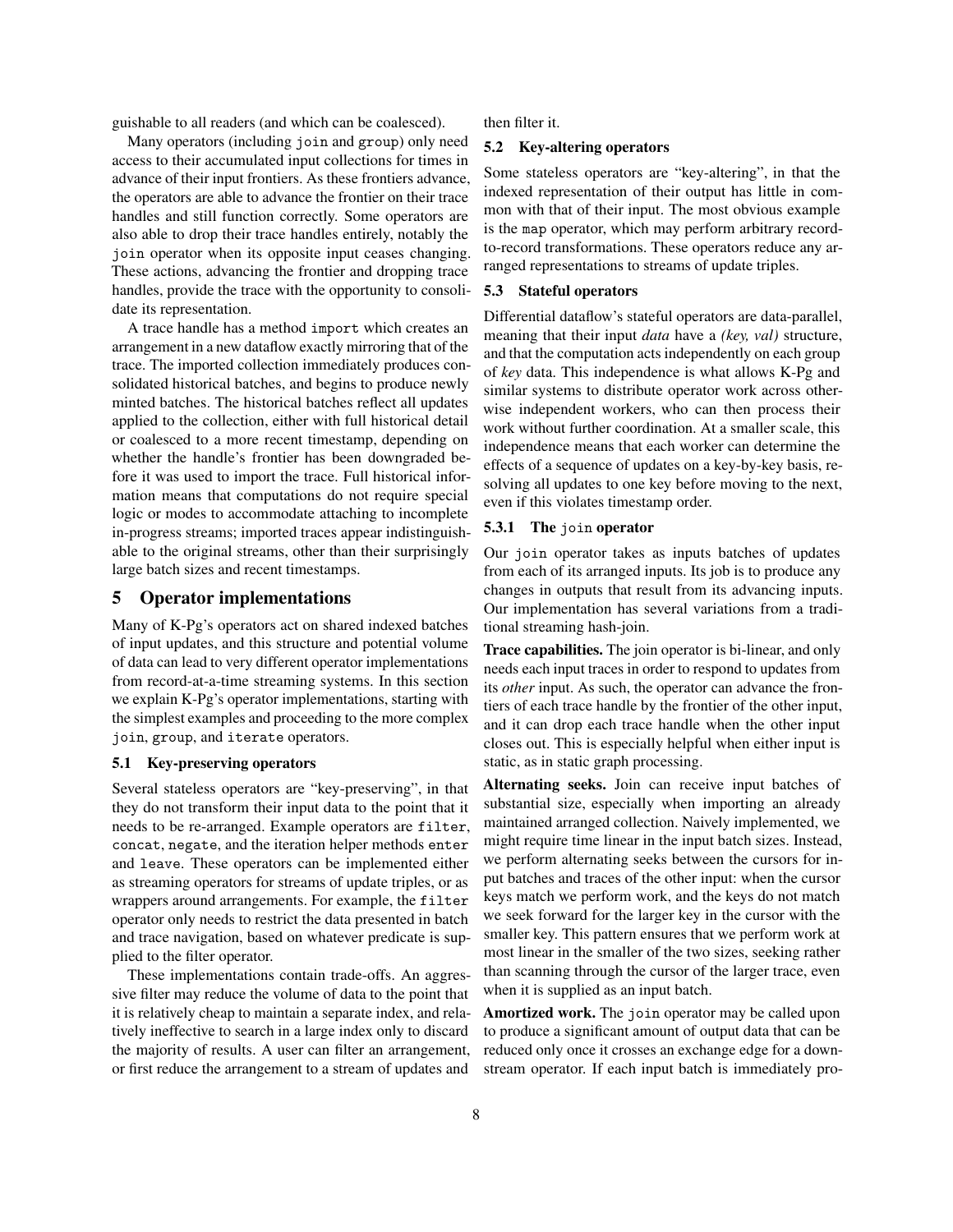cessed to completion workers may be overwhelmed with the amount of output data, either buffered for transmission or (as in K-Pg) transmitted to the destination workers but then buffered at each awaiting reduction. Instead, K-Pg responds to new input batches by producing "futures", limited batches of computation which can each be executed until sufficiently many outputs are produced and are then suspended. These futures make copies of the shared batch and trace references they require, and so do not block state maintenance for other operators.

## 5.3.2 The group operator

The group operator takes as input a collection with data of the form *(key, val)* and a reduction function from a key and list of values to a list of output values. At each time the output might change, we reform the input and apply the reduction function, and compare the results to the reformed output to determine if output changes are required.

Perhaps surprisingly, the output may change at times that do not appear in the input (because the least upper bound of two times does not need to be one of the times). Consequently, the group operator tracks a list of pairs *(key, time)* of future work that are required even if we see no input updates for the key at that time. For each such *(key, time)* pair, the group operator accumulates the input and output for *key* at *time*, applies the reduction function to the input, and subtracts the accumulated output to produce any corrective output updates.

Output arrangements. The group operator uses a collection trace for its output, to efficiently reconstruct what it has previously produced as output without extensive reinvocation of the supplied user logic (and to evade potential non-determinism therein). This provides the group operator the opportunity to share its output trace, just as the arrange operator does. It is not uncommon, especially in graph processing, for the results of a group to be immediately joined on the same key, and join can re-use the same indexed representation that group uses internally for its output.

Specializations. The group operator is much simpler for totally ordered times, and becomes simpler still when it only needs to implement count or distinct. We provide several such specialized operators, with type-level restrictions to guarantee they are not mis-used. Users select the operator that best suits their purpose, as long as the types satisfy the imposed constraints.

#### 5.4 Iteration

The iteration operator is largely unchanged from Naiad's differential dataflow implementation. It creates a new subgraph with an extended timestamp type, containing an additional integer for "round of iteration" and which is partially ordered using the product partial order (two products are ordered if both of their coordinates are equivalently ordered). The initial collection, the method's argument, is introduced as a stream of changes at iteration zero, with the body of the iterative computation attached. At the tail of the body, the result is merged with the negation of the initial input collection, and all changes are returned around the loop to the head with the iteration index incremented.

We have made two minor modifications. First, arrangements external to the iteration can be introduced (as can un-arranged collections) with the enter operator, whose implementation for arrangements only wraps cursors with logic that introduces a zero coordinate to the timestamp; indices and batches remain shared. Second, we introduced a Variable type for recursively defined collections which allows for programmatic construction of mutual recursion, as well as the ability to return intermediate collections other than the result of the loop body. This second feature is important when we want to share collections around a loop iteration, as it allows us to rotate the loop body so that the sharing is within one iteration while still returning the intended result.

## <span id="page-8-0"></span>6 Evaluation

We now evaluate our main hypotheses: that through multiple types of sharing, K-Pg can (*i)* outperform specialized systems in their own domain, (*ii)* remain viable in mature domains, and (*iii)* enable new solutions in open domains. We demonstrate this across multiple application areas, and conclude that specialized systems could be expressed as layers atop K-Pg.

We evaluate K-Pg on a four-socket NUMA system equipped with four Intel Xeon E5-4650 v2 CPUs, each with 10 physical cores and 512 GB of aggregate system memory. K-Pg distributes across multiple machines, but our evaluation here is restricted to multiprocessors, which have been sufficient to reproduce computation that require more resources for less expressive frameworks. Due to the breadth of the evaluation, we have largely restated recent reported measurements from other systems on comparable hardware, rather than attempt to reproduce their results on our own hardware.

We stress that we compare K-Pg to systems of many different classes, some of which provide significant additional functionality that K-Pg does not provide. Most prominently, K-Pg is not a transaction processor. Rather, K-Pg accepts changes from a source-of-truth system, and should be viewed as a high-performance analytics replacement.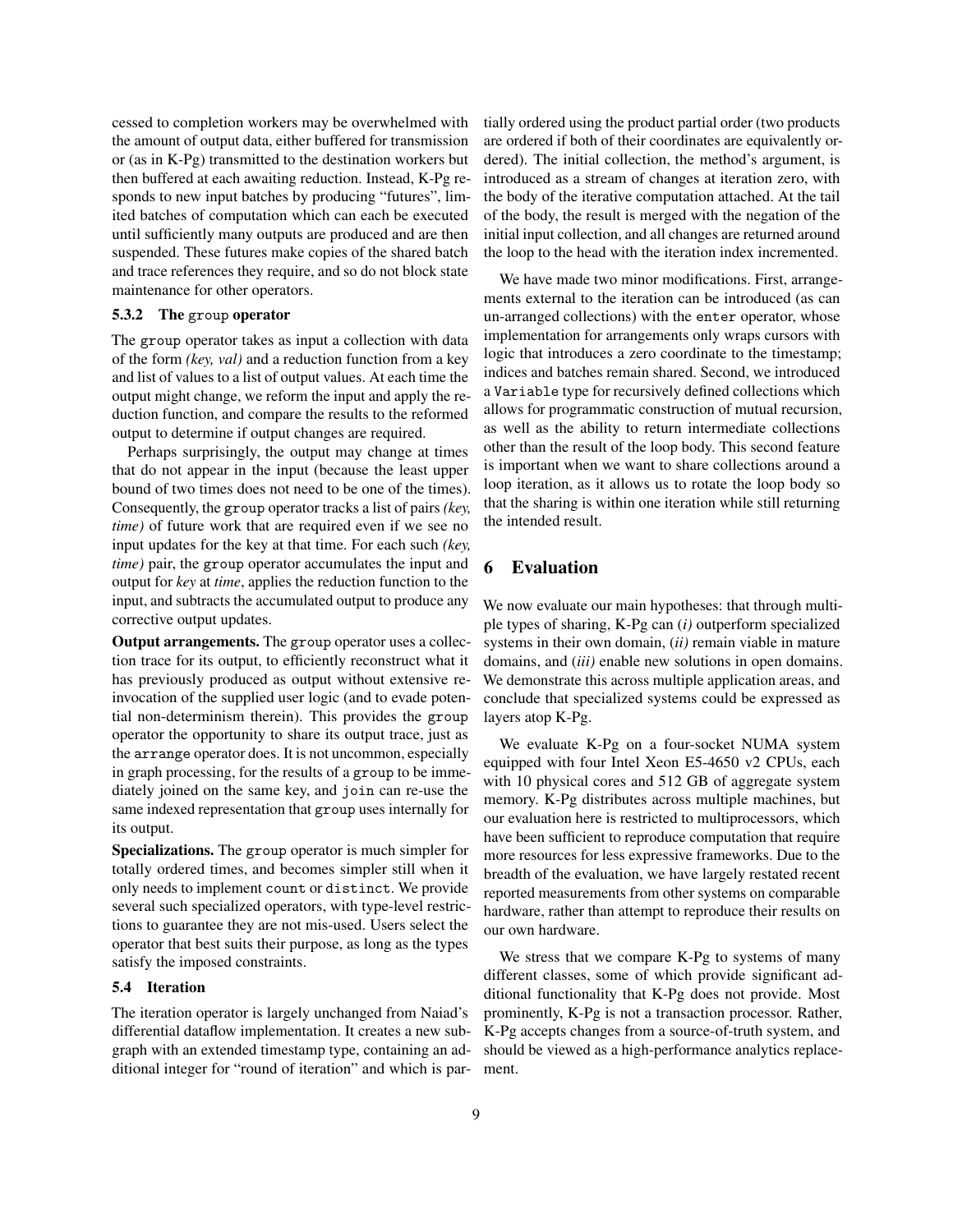#### 6.1 Relational analytics

TPC-H is a traditional data analytics benchmark: twentytwo relational queries of varying complexity over relations that describe parts, orders, suppliers, and their interrelationships. We manually implemented the same queries in K-Pg.

Nikolic et al. [\[22\]](#page-15-8) study the problem of maintaining the TPC-H queries as they incrementally load the source data, and the effect of *logical* batching on throughput (which has the potentially undesirable effect of changing the result of the computation). A fair comparison is complicated by variation in the set of operators with incremental implementations: DBToaster is fast on relational queries, but must occasionally fall back to full re-evaluation for queries with complex aggregation.

Our experiments show that K-Pg can maintain often substantially higher throughputs via physical batching and worker scaling.

Absolute performance. Figure [4a](#page-10-0) reports absolute throughputs on the twenty-two queries for a scale factor 10 input for K-Pg in three configurations: single worker with batch size one, single worker with batch size 1M, and 32 worker with batch size 1M. We also plot the DBToaster measurements without batching, as a point of reference. Physical batching allows K-Pg to increase throughput and distribute work without altering the computation, at the expense of increased latency.

Physical batching. Figure [4b](#page-10-0) reports K-Pg's relative throughput increases for one worker as we increase the physical batching from one up to 1,000,000. The increases are substantial at first, and continue but diminish with larger batch sizes. Latency increases with the batch sizes, nominally at first and then more significantly.

Worker scaling. Figure [4c](#page-10-0) reports the relative throughput increases as we increase the workers from one to sixteen, holding physical batching at 1M. Many queries increase their throughput proportionally, with a corresponding reduction in latency, though several queries which involve global aggregation do not. The temporal nature of the queries, *histories* for each aggregate, means they resist traditional techniques like pre-aggregation, and instead require techniques like parallel-prefix aggregation to parallelize effectively.

TPC-H highlights several opportunities for further optimization. Query 15 contains an argmax, which we implemented hierarchically with a sequence of group operators using progressively more coarse keys; this transformation was manual, but gains five orders of magnitude throughput over full re-evaluation as performed by [\[22\]](#page-15-8). Queries Q11 and Q22 would benefit from an inequality join operator, one that responds to changes in a threshold by extracting the subset of values between the changes.

In Appendix [Appendix B](#page-17-1) we report TPC-H measurements with increased logical batching. Table [5](#page-17-2) reports the processing rates for logical batches of 100,000 records, along with the rates of [\[22\]](#page-15-8); K-Pg offers a more uniformly high throughput which scales out to multiple workers, though for some "easier" queries (q6, q14) K-Pg lags behind [\[22\]](#page-15-8). Table [6](#page-18-0) reports elapsed times to process each query as a single logical batch, compared with evaluations from recent work [\[11\]](#page-14-7) for Postgres, Spark, HyPer, and Flare; for these measurements K-Pg is faster than the first two systems, and not as fast as the latter two.

## 6.2 Graph workloads

We next evaluate K-Pg on graph workloads, ranging from large computations on static graphs, to interactive queries against evolving graphs. Our experiments show that K-Pg is much faster than existing general-purpose graph processors, not as fast as specialized static graph processors, and offers substantially higher throughput than interactive graph databases.

Batch graph computation. In Appendix [Appendix C](#page-17-3) we evaluate K-Pg on standard computations of reachability, breadth-first distance labeling, and undirected connectivity, on three standard social networks: LiveJournal, Orkut, and Twitter, in tables [7,](#page-18-1) [8,](#page-18-2) and [9](#page-19-0) respectively. Our measurements indicate that K-Pg is consistently faster than systems like BigDatalog, Myria, SociaLite, and GraphX, but is substanially less efficient than purpose-written singlethreaded code on pre-processed graph data. We did find that when we modified the purpose-written code to use hash maps rather than arrays for vertex state, as might be required for more general vertex identifiers, K-Pg was immediately competitive at between two and four cores. Our conclusion is that K-Pg will (grossly) underperform specialized graph processors executing on pre-processed data, but that this gap closes if one must account for edge and vertex pre-processing, or any form of graph changes.

Interactive graph queries. Pacaci et al [\[23\]](#page-15-9) evaluate multiple databases (graph and relational) on four interactive graph queries: point look-ups, 1-hop look-ups, 2-hop lookups, and 4-hop shortest path queries (shortest paths of length at most four). We implement each of these queries as differential dataflows where the query arguments are independent collections that may be modified to introduce or remove specific query instances. This gives K-Pg the benefit of treating the queries as stored procedures, an advantage over systems that do not do so.

Figure [5](#page-10-1) reports latency distributions for the four query classes on an evolving graph of 10 million nodes and 64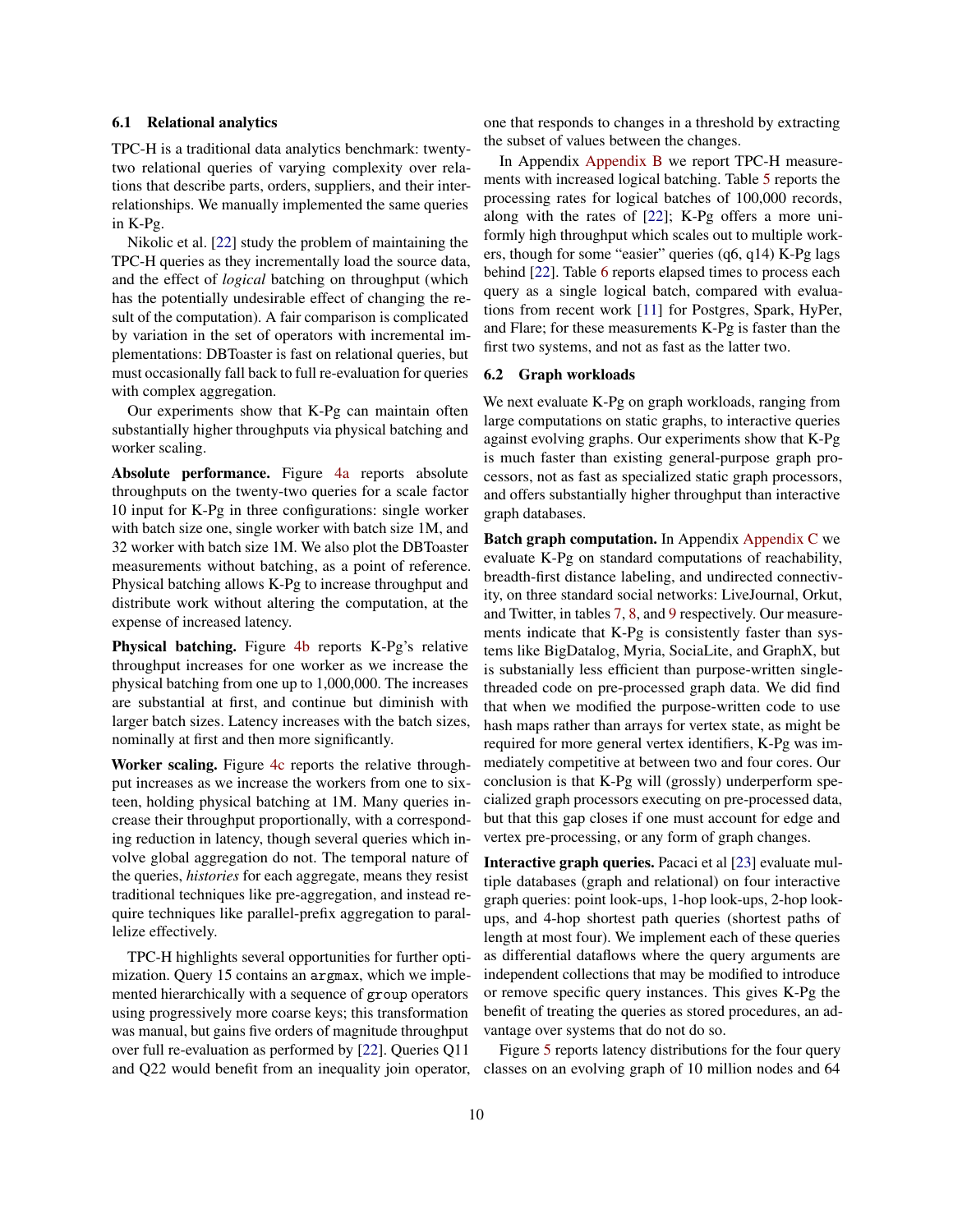<span id="page-10-0"></span>

Figure 4: Absolute and relative query rates for the 22 TPC-H queries. K-Pg can achieve higher throughputs due to physical batching and scaling out, while producing the same output as single-thread DBToaster.

<span id="page-10-1"></span>

Figure 5: Interactive graph query benchmarks. 32 workers, 10M nodes, 32M edges, 200K updates / second. Query latencies are low even under 100k queries per-second load. Sharing reduces both latency and memory.

million edges, under an open-loop load of 200,000 changes per second, half graph modifications and half modifications to the query collections. These latencies are comparable to those reported in [\[23\]](#page-15-9) for single queries against a static graph (reproduced in Table [10,](#page-19-1) with measurements for K-Pg), except for the shortest path queries due to the higher worker load. The throughput exceeds that reported in [\[23\]](#page-15-9) by two orders of magnitude, primarily because K-Pg compiles the repeated query structure to dataflow in which logical timestamps pre-resolve read and write conflicts.

Figure [5b](#page-10-1) reports the latency distributions for a mix of the four queries, where the 100,000 queries per second are evenly distributed between the four query types, both with and without sharing the graph structure. There is a consistent latency penalty due to the increased system load, which would only increase as more query classes are maintained.

Figure [5c](#page-10-1) reports the memory footprint for the query mix with and without sharing, for an hour-long execution. The memory footprint stabilizes at 20GB for the shared implementation, and roughly four times that for the not shared implementation. There are five uses of the graph across the four queries, but also per-query state that is not profitably shared. The absolute numbers are perhaps higher than they need to be, due in part to our discouraging jemalloc from aggressively releasing memory and to our use of 64 bit graph identifiers, timestamps, and differences. A user program can modify any of these.

#### 6.3 Datalog workloads

Datalog is a relational language in which the query results are the fixed point of repeated application of recursively defined productions. Unlike graph computation, Datalog queries tend to produce and work with substantially more records than they are provided as input. Several shared memory systems for Datalog exist, including LogicBlox, DLV, DeALS, and several distributed systems have recently emerged, including Myria, SociaLite, and Big-Datalog. At the time of writing only LogicBlox supports decremental updates to Datalog queries, using a technique called "transaction repair" [\[26\]](#page-15-10).

Our experiments show that K-Pg is generally faster than distributed Datalog engines and matches the best shared memory engine. At the same time, K-Pg natively supports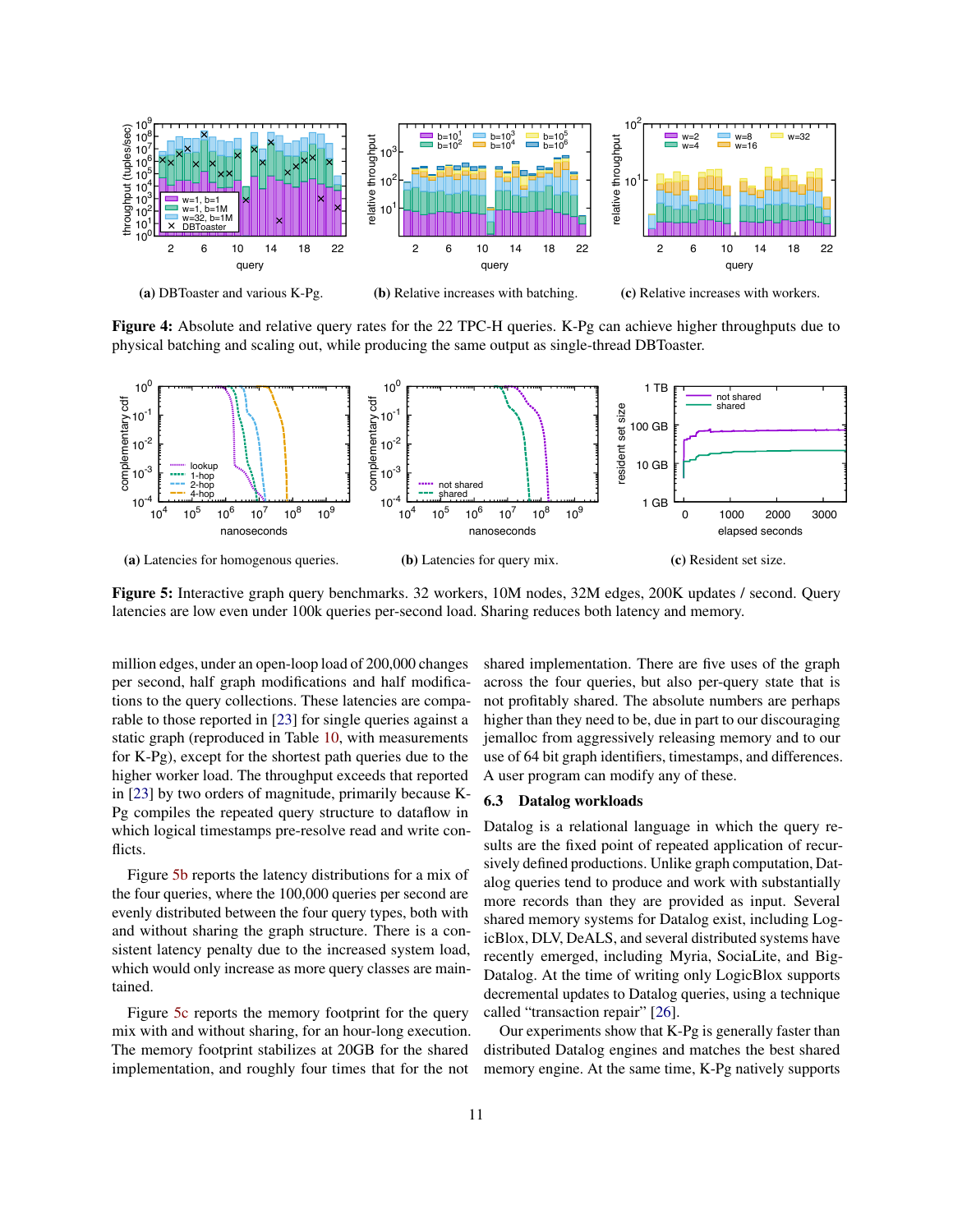<span id="page-11-0"></span>

| <b>Query</b> | statistic | tree- $11$ | $grid-150$ | gnp1    |
|--------------|-----------|------------|------------|---------|
| tc(x,?)      | median    | 2.56ms     | 346.28ms   | 18.29ms |
|              | maximum   | 9.05ms     | 552.79ms   | 25.40ms |
|              | full      | 0.08s      | 6.18s      | 9.45s   |
| tc(?, x)     | median    | 15.63ms    | 320.83ms   | 15.58ms |
|              | maximum   | 18.01ms    | 541.76ms   | 23.84ms |
|              | full      | 0.08s      | 6.18s      | 9.45s   |
| sg(x,?)      | median    | 68.34ms    | 1075.11ms  | 20.08ms |
|              | maximum   | 95.66ms    | 2285.11ms  | 26.56ms |
|              | full      | 56.45s     | 0.60s      | 19.85s  |

Table 2: Interactive and full computation of three queries, on K-Pg with 32 workers. The interactive latencies are medians and maximums of 100 queries.

incremental and decremental updates to Datalog computations, and interactive top-down queries.

Bottom-up (batch) evaluation. In Appendix [Appendix](#page-18-3) [D](#page-18-3) we evaluate K-Pg relative to distributed and sharedmemory Datalog engines, using their benchmark queries and datasets ("transitive closure" and "same generation" on trees, grids, and random graphs). Table [11](#page-19-2) reports that K-Pg generally outperforms the distributed systems, and is comparable to the best shared-memory engine (DeALS).

K-Pg's generality brings some benefits to this domain: single-threaded, DeALS takes 312 seconds to determine the transitive closure of a random graph, but K-Pg can determine the strongly connected component structure of the same graph, summarizing the transitive closure, in just 274ms. Our strongly connected components implementation uses doubly nested non-monotonic iteration, and is not expressible in Datalog.

Top-down (interactive) evaluation. If the user imposes constraints on a target query, for example *tc*(*"david"*, ?), one can explore the space of facts from the possible goals back to the facts of the base relations. The "magic set" transformation [\[6\]](#page-14-8) rewrites such queries as bottom-up computations with a new base relation that seeds the bottom-up derivation with query arguments; the rewritten rules derive facts only with the participation of some seed record. In K-Pg (and some interactive Datalog environments) this work can be performed against maintained indices of the nonseed relations, in much less time than it would take batch processors to re-index these relations.

Table [2](#page-11-0) reports median and maximum latencies for 100 random arguments for three interactive queries on three of the benchmark graphs from above, and the times for full evaluation of the related query in both cases using 32 workers. In many cases the times reduce from seconds to milliseconds. In some cases the transformed queries are slower, most prominently for  $sg(x,?)$  on grid-150, which is a known problem with the automatic transformation.

<span id="page-11-1"></span>

| <b>System</b> | cores | linux     | psql      | httpd              |
|---------------|-------|-----------|-----------|--------------------|
| SociaLite     |       | OM        | OM        | 4 hrs              |
| Graspan       |       | 713.8 min | 143.8 min | $11.3 \text{ min}$ |
| $K-Pg$        |       | 76.8s     | 37.0s     | 10.9s              |
| $K-Pg$ (med)  |       | 1.11ms    | 185ms     | 22.0 <sub>ms</sub> |
| $K-Pg$ (max)  |       | 8.13ms    | 1.48s     | 218ms              |

Table 3: System performance for the three graphs for the *dataflow* analysis. The first two lines are reproduced from [\[27\]](#page-15-4). Also, the median and maximum times to remove each of the first 1,000 null assignments from the complete analysis.

<span id="page-11-2"></span>

| <b>System</b> | cores | linux    | psql      | httpd      |
|---------------|-------|----------|-----------|------------|
| SociaLite     |       | OM       | OM        | $> 24$ hrs |
| Graspan       | 4     | 99.7 min | 353.1 min | 479.9 min  |
| $K-Pg$        |       | 423.1s   | 362.0s    | 536.3s     |
| $K-Pg$ (Opt)  |       | 191.3s   | 75.9s     | 77.4s      |
| $K-Pg (NoS)$  |       | 401.7s   | 94.3s     | 91.9s      |

Table 4: System performance for the three graphs for the *points-to* analysis. The first two lines are reproduced from [\[27\]](#page-15-4). Further K-Pg implementations correspond to an optimized query (Opt), and the optimized query without sharing (NoS).

#### 6.4 Program Analysis

Graspan [\[27\]](#page-15-4) is a system built to perform static analysis of large code bases, created in part because existing systems reportedly could not handle the non-trivial analyses at the sizes required. Graspan out-performs SociaLite by orders of magnitude when the latter successfully completes, which it often does not.

Tables [3](#page-11-1) and Table [4](#page-11-2) reproduce the running times reported in [\[27\]](#page-15-4), and reports those of K-Pg for their two program analyses, *dataflow* and *points-to*, respectively. The *dataflow* query is propagates null assignments along program assignment edges. The more complicated *pointsto* analysis develops a mutually recursive graph of value flows, and memory and value aliasing. In both cases we see a substantial improvement (from 14x to 550x), which we attribute to our re-use of operators from an optimized system. A complete implementation of Graspan—query parsing, dataflow construction, input parsing and loading, dataflow execution—is 179 lines of code on top of K-Pg.

Disk-based access. Graspan is designed to operate outof-core, and explicitly manages its data on disk. We report K-Pg measurements on a laptop with only 16GB of RAM; only the *points-to* analysis actually exceeds this limit (peaking around 30GB), but its sequential access makes the operating system's paging mechanisms sufficient for out-of-core execution. We verify this by modi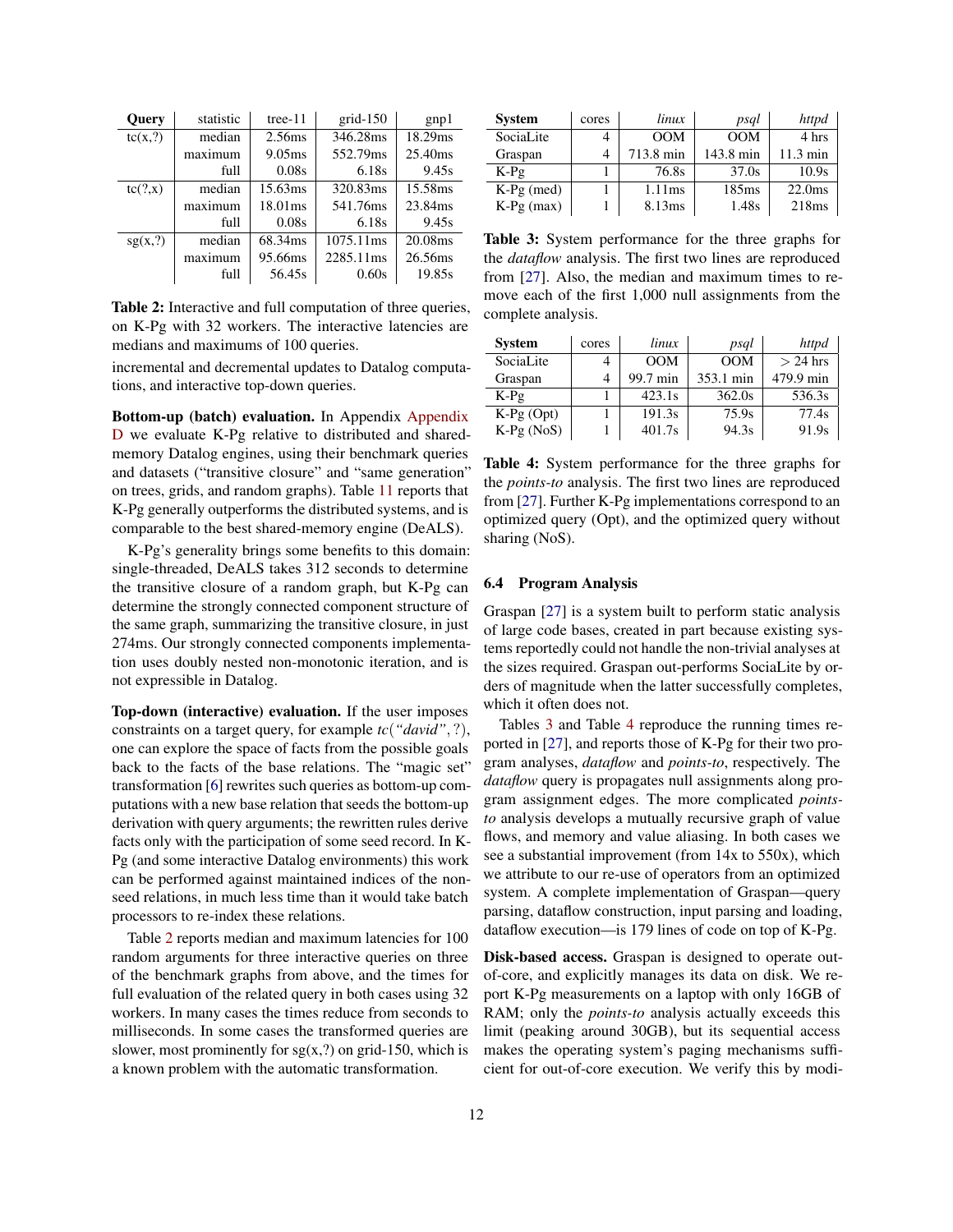fying the computation to use 32bit timestamps and differences, which brings the memory footprint to within RAM limits; this optimized version runs only 20% faster.

Optimization. The *points-to* analysis is dominated by the determination of a large relation (value aliasing) that is used only once. This relation can be optimized out (value aliasing is eventually restricted by dereferences, and this restriction can be performed before forming all value aliases), which results in a much more efficient computation, one that re-uses relations multiple times. Table [4](#page-11-2) reports the optimized running times, with and without sharing, where we can see the positive effect of sharing, and the limiting effect of failing to share state.

Top-down evaluation. Both *dataflow* and *points-to* can be transformed to support interactive queries instead of batch computation. Table [3](#page-11-1) reports the median and maximum latencies to remove the first 1,000 null assignments from the completed *dataflow* analysis and correct the set of reached program locations. While there is some variability the timescales are largely interactive, and suggest the potential for a improved developer experience.

#### 6.5 Microbenchmarks

We perform several microbenchmarks assessing the arrange operator applied to a continually changing collection of 64bit identifiers (with 64bit timestamp and signed difference). We are primarily interested in the distribution of response latencies as configurations change, and we report all latencies in complementary cdf form ("fraction of times with latency greater than") to get high detail in the tail of the distribution.

Varving load. Figure [6a](#page-13-0) reports the latency distributions for a single worker as we vary the number of keys and offered load in an open-loop harness, from 10M keys and 1M updates per second, downward by factors of two. K-Pg allows the test harness to automatically trade latency for throughput until equilibrium is reached.

**Strong scaling.** Figure [6b](#page-13-0) reports the latency distributions for varying numbers of workers under a fixed workload of 10M keys and 1M updates per second. As the number of workers increases the latency-throughput trade-off swings in favor of latency.

Weak scaling. Figure [6c](#page-13-0) reports the latency distributions for varying numbers of workers as we proportionately increase the number of keys and offered load. While the latency distributions do increase, as data exchange becomes more complicated, they do stabilize.

Throughput. Figure [6d](#page-13-0) breaks down the peak throughputs of sub-components of arrangement: batch formation, trace maintenance, and a maintained count operator. To allow the throughput to vary, this experiment uses repeated rounds of batches of 10,000 updates for each worker rather than the open-loop harness. Scaling is linear out to 32 workers.

Amortized merging. Figure [6e](#page-13-0) reports the latency distributions for one and 32 workers each with three different merge amortization coefficients: eager, default, and lazy. For a single worker the lazier settings have smaller tail latencies, but are more often in that tail. For 32 workers, the lazier settings are significantly better as workers are less likely to stall and block the entire computation. As with garbage collection in Broom [\[12\]](#page-14-9), we conclude that rare but large dataflow interruptions are nonetheless significant impediments to strong scaling.

Join proportionality. Figure [6f](#page-13-0) reports the distributions of latencies to install, execute, and complete new dataflows joining small collections of varying size against a prearranged collection of 10M keys. K-Pg has nominal overheads for installing new dataflows, as low as milliseconds, and executes joins in time proportionate to the size of the small collection.

## <span id="page-12-0"></span>7 Related work

Many of K-Pg's features have appeared before in isolation, but they have not been brought together in one system. This section characterizes prior data processors, highlights their limitations, and points out assumptions made by them that K-Pg leaves behind.

Batch processors. Systems like MapReduce [\[10\]](#page-14-0), DryadLINQ [\[28\]](#page-15-11), Spark [\[29\]](#page-16-0) execute large computations as directed acyclic graphs (DAGs) of independent, finiteduration tasks. The independence of tasks allows these systems to scale, and re-execution allows them to tolerate failures [\[29,](#page-16-0) [21\]](#page-15-12). However, independence trades away efficiency for resilience.

DryadLINQ and Spark re-use datasets (respectively, Nectar [\[14\]](#page-15-13) and Resilient Distributed Datasets), but this re-use avoids only the re-computation of the dataset from dataflow inputs. The dataset must still be re-scanned and re-indexed for each use, whereas in K-Pg the data are maintained in the indexed form that many operators require, supporting the effectively free deployment of new instances of such operators.

Stream processors. Systems like Borealis [\[5\]](#page-14-10),

STREAM [\[4\]](#page-14-11), and TelegraphCQ [\[8\]](#page-14-12) maintain continuous queries over streams of data. STREAM in particular maintains "synopses" (often indices) for operators and shares them between operators. K-Pg's shared indices can be seen as distributed, multi-temporal versions of STREAM's synopses. Unlike STREAM, K-Pg reveals the synopsis struc-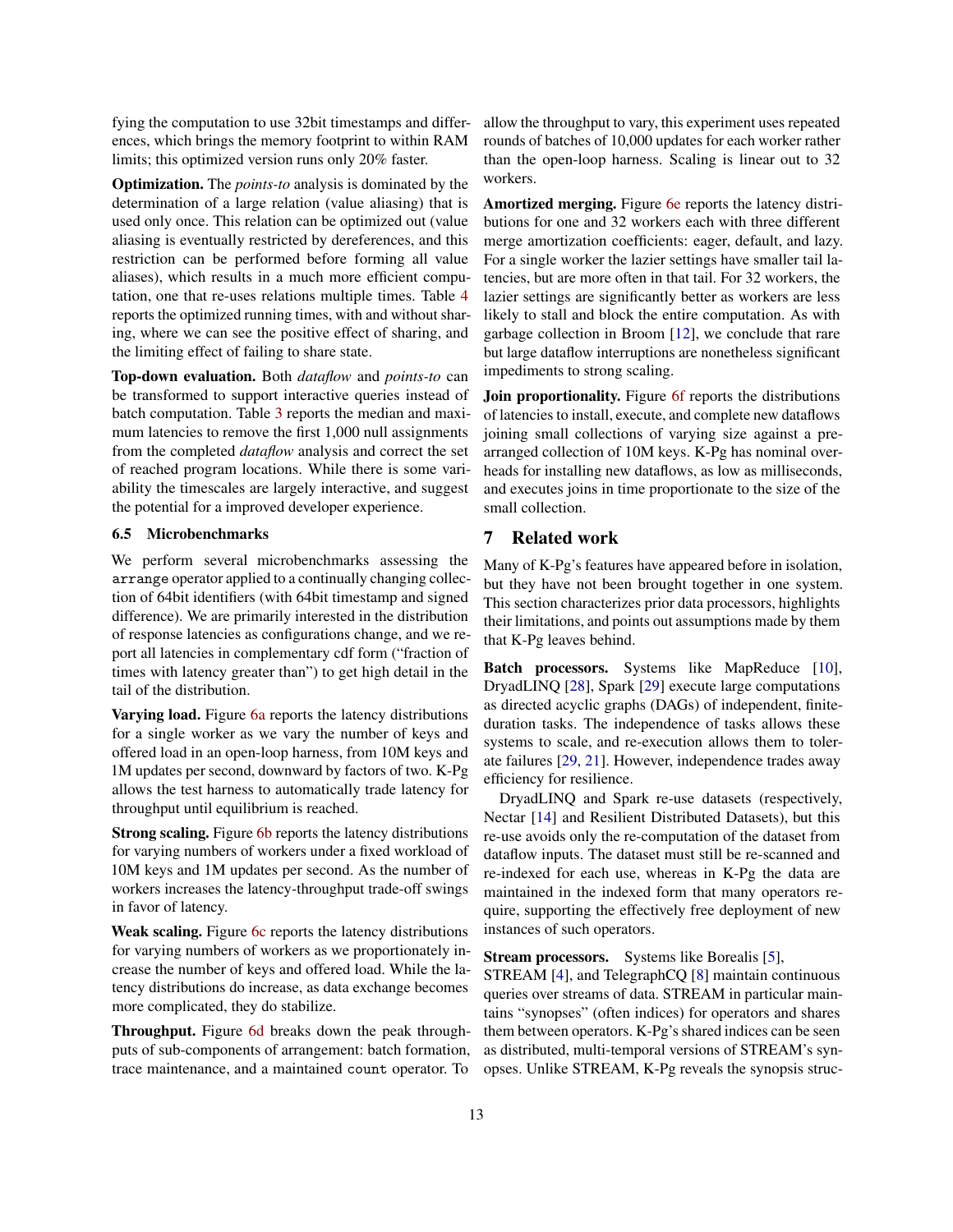<span id="page-13-0"></span>

Figure 6: Microbenchmarks for arrangement and join execution.

ture (a log of indexed batches) to its operators, which take advantage of this representation.

Modern stream processors like Flink [\[7\]](#page-14-1) and Mill-Wheel [\[3\]](#page-14-13) impose less structure, and more closely resemble continually executing MapReduce dataflows. This flexibility enables complex, non-relational event processing, but their architectures evolved without the goal of sharing data between operators and across dataflows. We believe that modern stream processors operate far below capacity because of this decision.

Finally, stream processors lack support for iteration. Unlike batch processors, which can extend their dataflow DAG arbitrarily, stream processors do not continually restructure their dataflows. One exception, Naiad [\[20\]](#page-15-6), supports iterative computation through cyclic dataflow graphs and partially-ordered timestamps. In a sense, Naiad shares state across iterative re-invocations of the same operator, but not otherwise.

Databases. Relational (and other) databases provide general functionality for managing data, but have not to date been efficient, scalable solutions for general computation. Databases do however share indices between queries, and K-Pg explicitly draws inspiration from their economy of execution on their target functionality. Databases perform a great many tasks beyond computation, and one should view K-Pg as general, scalable, and responsive *incremental view maintenance*, applicable to the change log of a durable and consistent store.

Our shared state representation is inspired by the design of Log Structured Merge (LSM) trees. One can interpret K-Pg as a dataflow system where state is commonly maintained in a multi-temporal LSM structure, and whose dataflow edges transport LSM layers. There is a healthy amount of recent work on LSM design, and our experience has been that a write-optimized design has similar positive implications for high-throughput computation as it has for storage.

Specialized systems. Relatively few graph processors attack the problem of computations over continually evolving graphs. Chronos [\[15\]](#page-15-14) is a temporal graph engine, in that it supports queries over a fixed sequence of graphs, rather than a responsive system against live data; it targets coarsely batched snapshots and is evaluated on monotonic graph computations. GraphTau [\[17\]](#page-15-7) targets continually evolving graph data (and queries against historical data) and uses persistent data structures to share the representation of multiple snapshots. Sharing graph data across computations is not discussed, though their data representation should make this possible.

Datalog has re-emerged as an expressive analytics lan-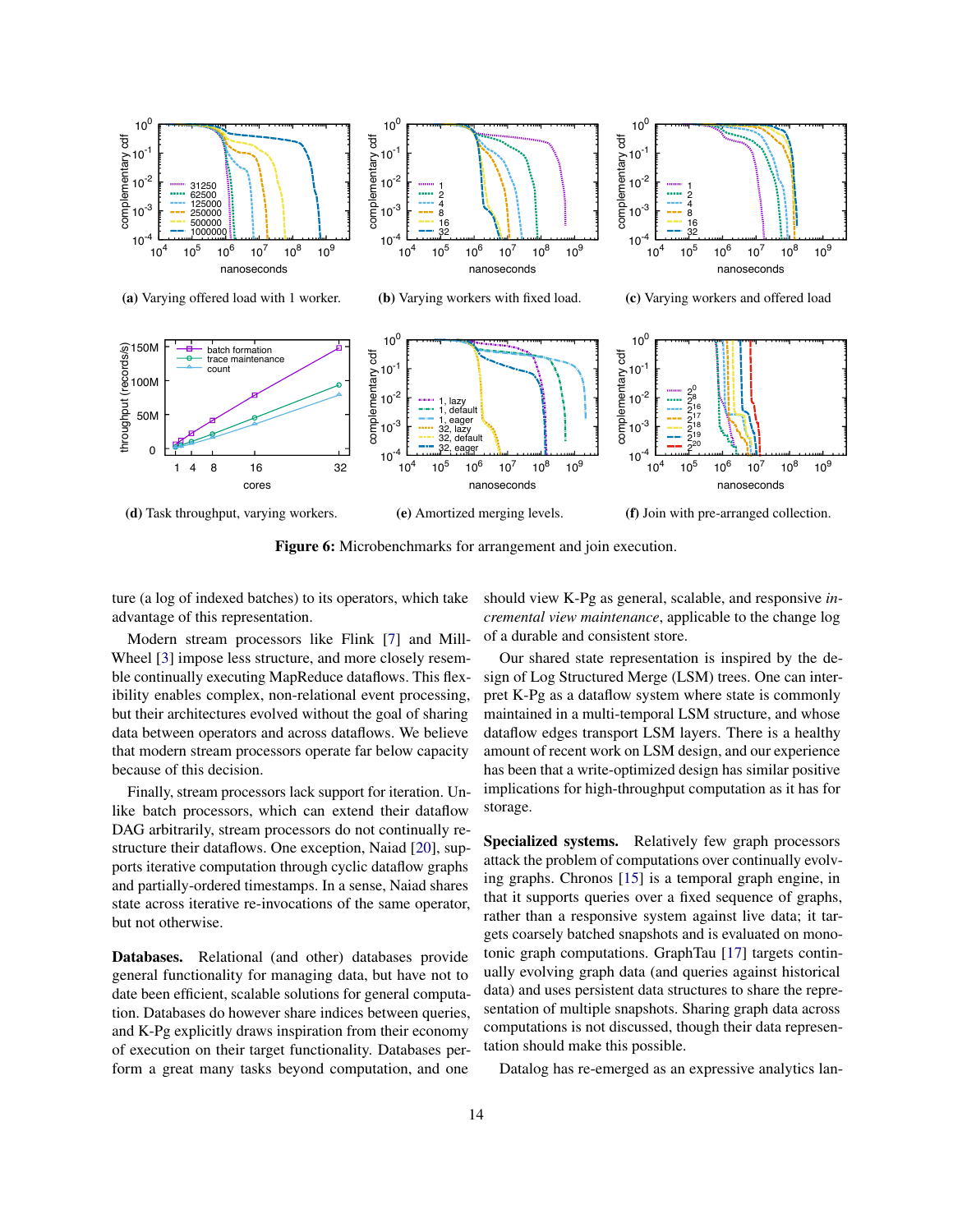guage, capturing some graph computations among other more general recursive queries. Datalog is by its nature restricted to monotonic queries (once true, facts remain true), but variants support non-monotonic queries using "stratification", which serializes the execution of parts of the query. Single-machine Datalog systems support interactive queries, but the distributed batch processing models effectively preclude an interactive experience. Datalog has traditionally resisted efficient updates in the presence of retractions, with exceptions being differential dataflow and LogicBlox's "transaction repair" [\[26\]](#page-15-10), a technique specialized to relational equijoins.

# <span id="page-14-6"></span>8 Conclusions

We presented K-Pg, a system that supports holistic, temporal, and iterative sharing. K-Pg's design required rethinking the traditional dataflow architecture, specifically to introduce shared state that supports a high rate of logical updates. This design shift enables new opportunities for operators, which can more efficiently retire batches of indexed updates than tuple-at-a-time processors. Together, these changes enable the efficient implementation of new classes of computation, in which random access to existing indexed state comes at relatively low cost. We evaluated K-Pg on a variety of computations, and find that its performance is comparable with and often better than existing systems on a variety of tasks.

#### References

- <span id="page-14-4"></span>[1] https://www.rust-lang.org.
- <span id="page-14-5"></span>[2] https://github.com/frankmcsherry/timely-dataflow/.
- <span id="page-14-13"></span>[3] Tyler Akidau, Alex Balikov, Kaya Bekiroğlu, Slava Chernyak, Josh Haberman, Reuven Lax, Sam McVeety, Daniel Mills, Paul Nordstrom, and Sam Whittle. Millwheel: Fault-tolerant stream processing at internet scale. *Proceedings of the VLDB Endowment*, 6(11):1033–1044, August 2013.
- <span id="page-14-11"></span>[4] Arvind Arasu, Brian Babcock, Shivnath Babu, John Cieslewicz, Mayur Datar, Keith Ito, Rajeev Motwani, Utkarsh Srivastava, and Jennifer Widom. *STREAM: The Stanford Data Stream Management System*, pages 317–336. Springer, Berlin/Heidelberg, Germany, 2016.
- <span id="page-14-10"></span>[5] Magdalena Balazinska, Hari Balakrishnan, Samuel Madden, and Michael Stonebraker. Fault-tolerance in the borealis distributed stream processing system. In *Proceedings of the 2005 ACM SIGMOD International Conference on Management of Data*, SIG-MOD '05, pages 13–24, New York, NY, USA, 2005. ACM.
- <span id="page-14-8"></span>[6] Francois Bancilhon, David Maier, Yehoshua Sagiv, and Jeffrey D Ullman. Magic sets and other strange ways to implement logic programs (extended abstract). In *Proceedings of the Fifth ACM SIGACT-SIGMOD Symposium on Principles of Database Systems*, PODS '86, pages 1–15, New York, NY, USA, 1986. ACM.
- <span id="page-14-1"></span>[7] Paris Carbone, Stephan Ewen, Seif Haridi, Asterios Katsifodimos, Volker Markl, and Kostas Tzoumas. Apache flink: Stream and batch processing in a single engine. *IEEE Data Engineering*, 38(4), December 2015.
- <span id="page-14-12"></span>[8] Sirish Chandrasekaran, Owen Cooper, Amol Deshpande, Michael J. Franklin, Joseph M. Hellerstein, Wei Hong, Sailesh Krishnamurthy, Samuel R. Madden, Fred Reiss, and Mehul A. Shah. Telegraphcq: Continuous dataflow processing. In *Proceedings of the 2003 ACM SIGMOD International Conference on Management of Data (SIGMOD)*, pages 668–668, 2003.
- <span id="page-14-3"></span>[9] Rong Chen, Jiaxin Shi, Yanzhe Chen, and Haibo Chen. Powerlyra: Differentiated graph computation and partitioning on skewed graphs. In *Proceedings of the Tenth European Conference on Computer Systems*, EuroSys '15, pages 1:1–1:15, New York, NY, USA, 2015. ACM.
- <span id="page-14-0"></span>[10] Jeffrey Dean and Sanjay Ghemawat. MapReduce: Simplified Data Processing on Large Clusters. *Communications of the ACM*, 51(1):107–113, January 2008.
- <span id="page-14-7"></span>[11] Gregory Essertel, Ruby Tahboub, James Decker, Kevin Brown, Kunle Olukotun, and Tiark Rompf. Flare: Optimizing apache spark with native compilation for scale-up architectures and medium-size data. In *Proceedings of the 13th USENIX Symposium on Operating Systems Design and Implementation*, OSDI'18. USENIX Association, 2018.
- <span id="page-14-9"></span>[12] Ionel Gog, Jana Giceva, Malte Schwarzkopf, Kapil Vaswani, Dimitrios Vytiniotis, Ganesan Ramalingan, Derek Murray, Steven Hand, and Michael Isard. Broom: Sweeping out garbage collection from big data systems. In *Proceedings of the 15th USENIX Conference on Hot Topics in Operating Systems*, HOTOS'15, pages 2–2, Berkeley, CA, USA, 2015. USENIX Association.
- <span id="page-14-2"></span>[13] Joseph E. Gonzalez, Yucheng Low, Haijie Gu, Danny Bickson, and Carlos Guestrin. PowerGraph: Distributed Graph-Parallel Computation on Natural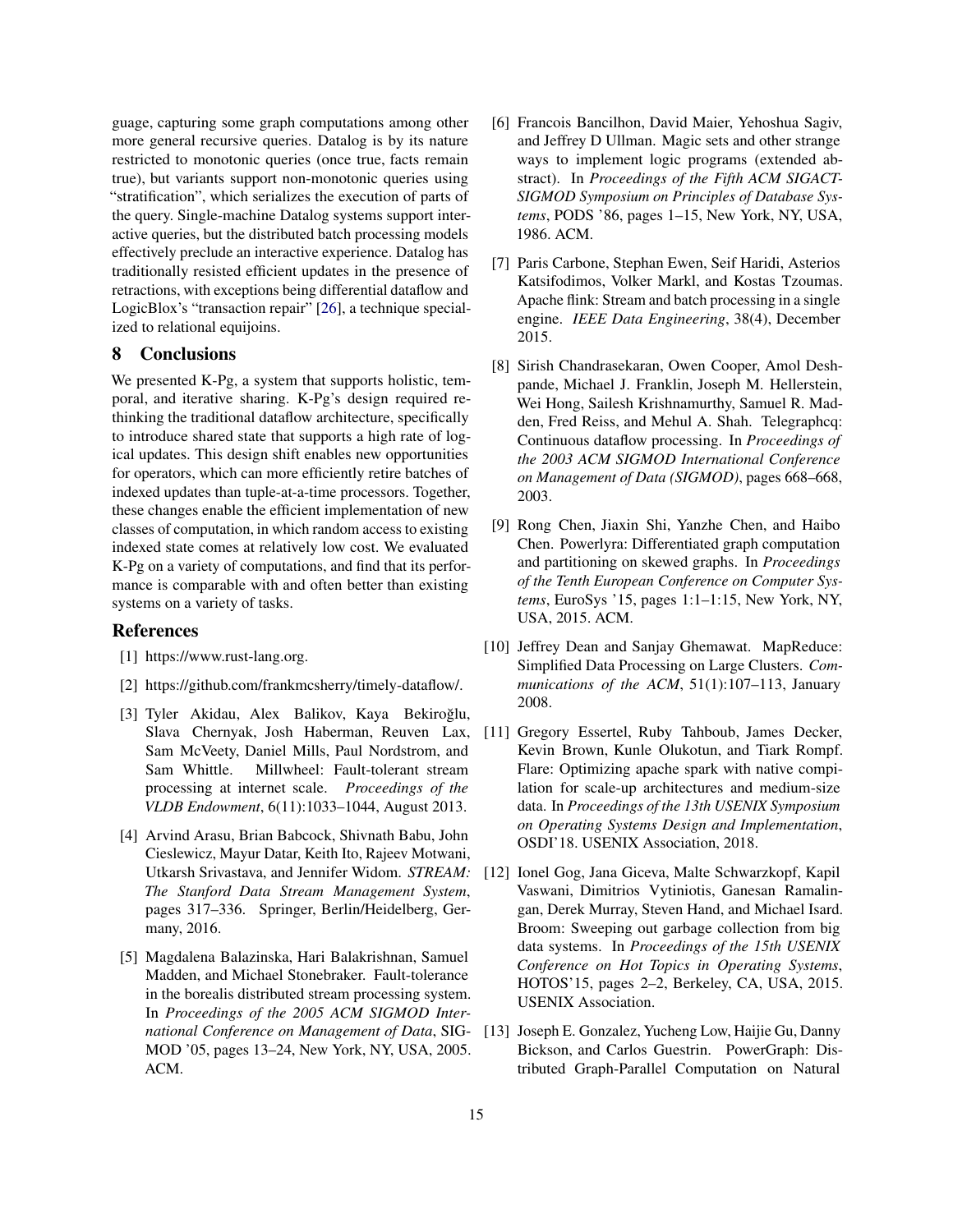Graphs. In *Proceedings of the 10th USENIX Symposium on Operating Systems Design and Implementation (OSDI)*, pages 17–30, Hollywood, California, USA, October 2012.

- <span id="page-15-13"></span>[14] Pradeep Kumar Gunda, Lenin Ravindranath, Chandramohan A. Thekkath, Yuan Yu, and Li Zhuang. Nectar: Automatic management of data and computation in datacenters. In *Proceedings of the 9th USENIX Conference on Operating Systems Design and Implementation (OSDI)*, pages 75–88, 2010.
- <span id="page-15-14"></span>[15] Wentao Han, Youshan Miao, Kaiwei Li, Ming Wu, Fan Yang, Lidong Zhou, Vijayan Prabhakaran, Wenguang Chen, and Enhong Chen. Chronos: A graph engine for temporal graph analysis. In *Proceedings of the Ninth European Conference on Computer Systems*, EuroSys '14, pages 1:1–1:14, New York, NY, USA, 2014. ACM.
- <span id="page-15-0"></span>[16] Michael Isard, Mihai Budiu, Yuan Yu, Andrew Birrell, and Dennis Fetterly. Dryad: Distributed Dataparallel Programs from Sequential Building Blocks. In *Proceedings of the 2nd ACM SIGOPS European Conference on Computer Systems (EuroSys)*, pages 59–72, March 2007.
- <span id="page-15-7"></span>[17] Anand Padmanabha Iyer, Li Erran Li, Tathagata Das, and Ion Stoica. Time-evolving graph processing at scale. In *Proceedings of the Fourth International Workshop on Graph Data Management Experiences and Systems*, GRADES '16, pages 5:1–5:6, New York, NY, USA, 2016. ACM.
- <span id="page-15-2"></span>[18] Sanjeev Kulkarni, Nikunj Bhagat, Maosong Fu, Vikas Kedigehalli, Christopher Kellogg, Sailesh Mittal, Jignesh M. Patel, Karthik Ramasamy, and Siddarth Taneja. Twitter heron: Stream processing at scale. In *Proceedings of the 2015 ACM SIGMOD International Conference on Management of Data (SIGMOD)*, pages 239–250, 2015.
- <span id="page-15-5"></span>[19] Frank McSherry, Derek G. Murray, Rebecca Isaacs, and Michael Isard. Differential dataflow. In *Proceedings of the 6th Biennial Conference on Innovative Data Systems Research (CIDR)*, January 2013.
- <span id="page-15-6"></span>[20] Derek G. Murray, Frank McSherry, Rebecca Isaacs, Michael Isard, Paul Barham, and Martín Abadi. Naiad: A Timely Dataflow System. In *Proceedings of the 24th ACM Symposium on Operating Systems Principles (SOSP)*, pages 439–455, November 2013.
- <span id="page-15-12"></span>[21] Derek G. Murray, Malte Schwarzkopf, Christopher Smowton, Steven Smith, Anil Madhavapeddy, and

Steven Hand. Ciel: A universal execution engine for distributed data-flow computing. In *Proceedings of the 8th USENIX Conference on Networked Systems Design and Implementation*, NSDI'11, pages 113–126, Berkeley, CA, USA, 2011. USENIX Association.

- <span id="page-15-8"></span>[22] Milos Nikolic, Mohammad Dashti, and Christoph Koch. How to win a hot dog eating contest: Distributed incremental view maintenance with batch updates. In *Proceedings of the 2016 ACM SIGMOD International Conference on Management of Data (SIGMOD)*, pages 511–526, 2016.
- <span id="page-15-9"></span>[23] Anil Pacaci, Alice Zhou, Jimmy Lin, and M. Tamer Ozsu. Do we need specialized graph databases?: ¨ Benchmarking real-time social networking applications. In *Proceedings of the Fifth International Workshop on Graph Data-management Experiences & Systems*, GRADES'17, pages 12:1–12:7, New York, NY, USA, 2017. ACM.
- <span id="page-15-3"></span>[24] Alexander Shkapsky, Mohan Yang, Matteo Interlandi, Hsuan Chiu, Tyson Condie, and Carlo Zaniolo. Big data analytics with datalog queries on spark. In *Proceedings of the 2016 International Conference on Management of Data (SIGMOD)*, pages 1135–1149, 2016.
- <span id="page-15-1"></span>[25] Ankit Toshniwal, Siddarth Taneja, Amit Shukla, Karthik Ramasamy, Jignesh M. Patel, Sanjeev Kulkarni, Jason Jackson, Krishna Gade, Maosong Fu, Jake Donham, Nikunj Bhagat, Sailesh Mittal, and Dmitriy Ryaboy. Storm @twitter. In *Proceedings of the 2014 ACM SIGMOD International Conference on Management of Data (SIGMOD)*, pages 147–156, 2014.
- <span id="page-15-10"></span>[26] Todd L. Veldhuizen. Transaction repair: Full serializability without locks. *CoRR*, abs/1403.5645, 2014.
- <span id="page-15-4"></span>[27] Kai Wang, Aftab Hussain, Zhiqiang Zuo, Guoqing Xu, and Ardalan Amiri Sani. Graspan: A singlemachine disk-based graph system for interprocedural static analyses of large-scale systems code. In *Proceedings of the Twenty-Second International Conference on Architectural Support for Programming Languages and Operating Systems*, ASPLOS '17, pages 389–404, New York, NY, USA, 2017. ACM.
- <span id="page-15-11"></span>[28] Yuan Yu, Michael Isard, Dennis Fetterly, Mihai Budiu, Ulfar Erlingsson, Pradeep Kumar Gunda, and ´ Jon Currey. DryadLINQ: A System for General-Purpose Distributed Data-Parallel Computing Using a High-Level Language. In *Proceedings of the 8th*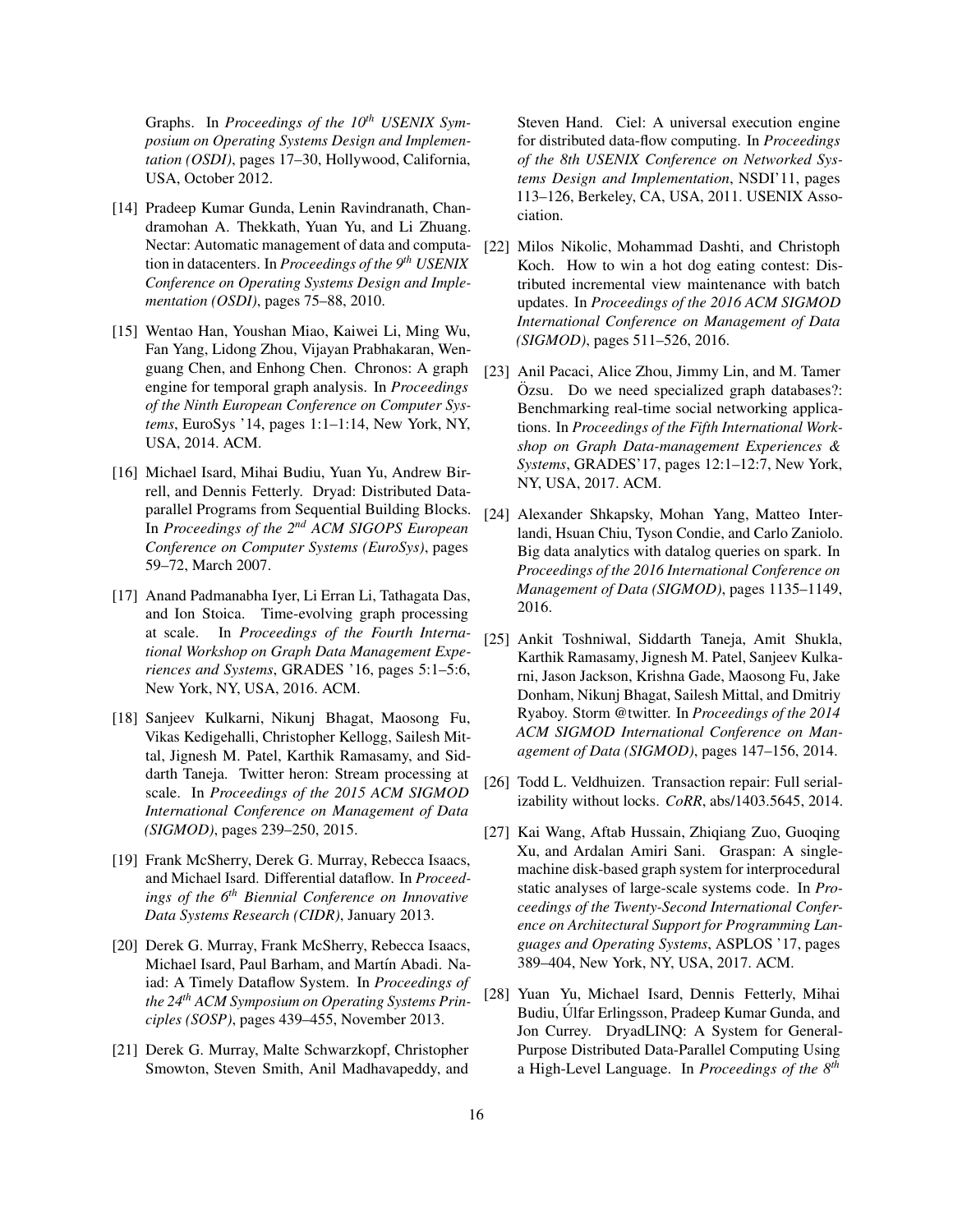*USENIX Symposium on Operating Systems Design and Implementation (OSDI)*, December 2008.

- <span id="page-16-0"></span>[29] Matei Zaharia, Mosharaf Chowdhury, Tathagata Das, Ankur Dave, Justin Ma, Murphy McCauley, Michael J. Franklin, Scott Shenker, and Ion Stoica. Resilient distributed datasets: A fault-tolerant abstraction for in-memory cluster computing. In *Proceedings of the 9th USENIX Conference on Networked Systems Design and Implementation (NSDI)*, pages 15–28, April 2012.
- <span id="page-16-1"></span>[30] Yunhao Zhang, Rong Chen, and Haibo Chen. Submillisecond stateful stream querying over fastevolving linked data. In *Proceedings of the 26th Symposium on Operating Systems Principles*, SOSP '17, pages 614–630, New York, NY, USA, 2017. ACM.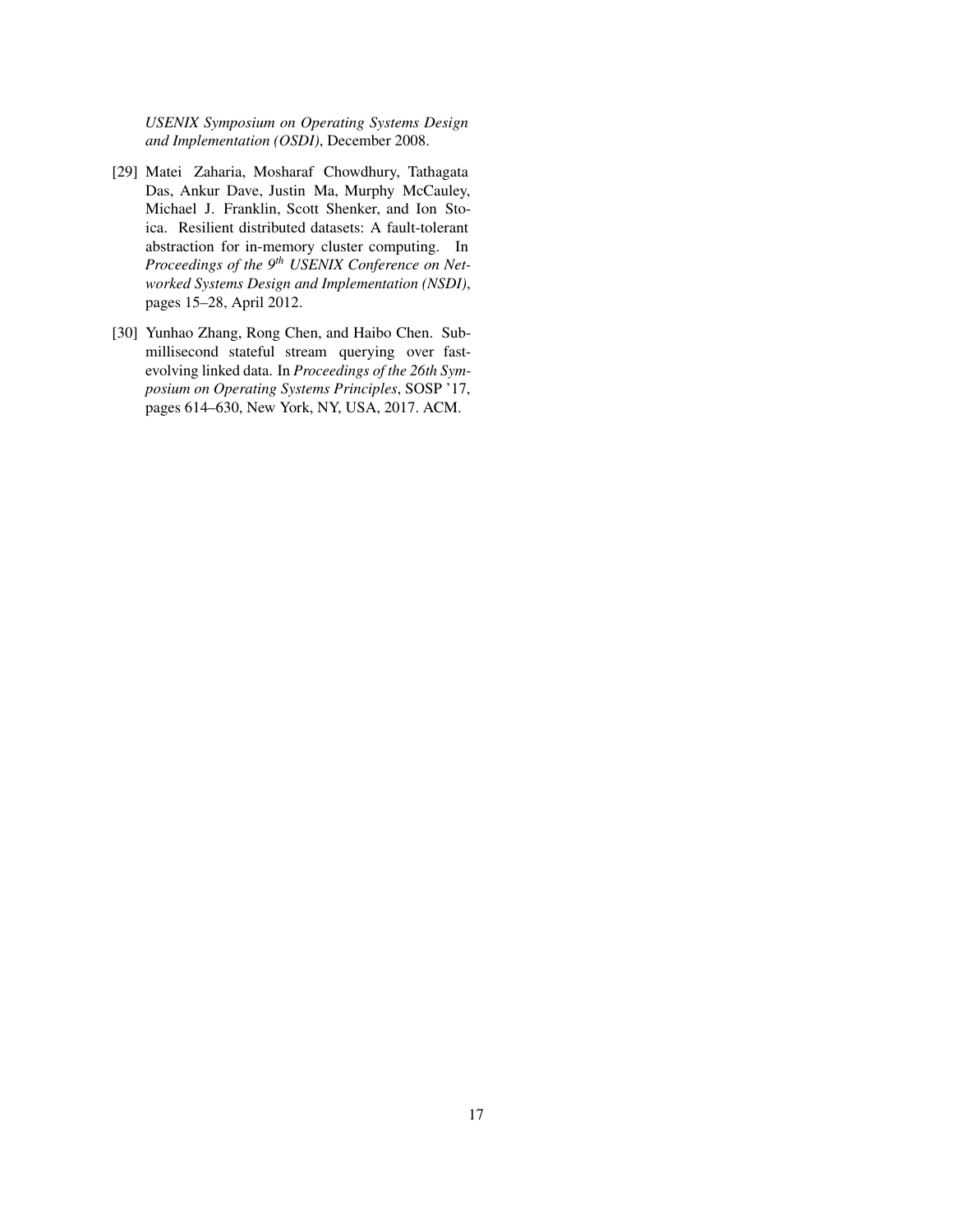## <span id="page-17-0"></span>Appendix A Compaction Theorems

Let  $F$  be an antichain of partially ordered times (a "frontier"). Writing  $f \geq F$  to mean f is greater than some element of F, we will say that two times  $t_1$  and  $t_2$  are "indistinguishable as of F", written  $t_1 \equiv_F t_2$ , when

$$
t_1 \equiv_F t_2
$$
 when  $\forall_{f \geq F} (t_1 \leq f$  iff  $t_2 \leq f$ )

As performed in the Naiad prototype, we can determine a representative for a time  $t$  relative to a set  $F$  using the least upper bound (∧) and greatest lower bound (∨) operations of the lattice of times, taking the greatest lower bound of the set of least upper bounds of  $t_i$  and elements of  $F$ :

$$
rep_F(t) := \vee_{f \in F}(t \wedge f)
$$

The  $rep_F$  function finds a representative that is both correct (t and  $rep_F(t)$  compare identically to times greater than  $F$ ) and optimal (two times comparing identically to all times greater than  $F$  map to the same representative).

The formal properties of  $rep_F$  rely on properties of the ∧ and ∨ operators, that they are respectively upper and lower bounds of their arguments, and their optimality:

$$
b \le a \text{ and } c \le a \implies (b \land c) \le a \qquad (lub)
$$
  

$$
a \le b \text{ and } a \le c \implies a \le (b \lor c) \qquad (glb)
$$

In particular, we will repeatedly use that if  $t_1 \leq (t_2 \vee f)$ for all  $f \in F$ , then  $t_1 \leq rep_F(t_2)$ .

Theorem 1 (Correctness). *For any lattice element* t *and set* F *of lattice elements,*  $t \equiv_F rep_F(t)$ *.* 

*Proof.* We prove both directions of the implication in  $\equiv_F$ separately, for all  $f \geq F$ . First assume  $t \leq f$ . By assumption,  $f$  is greater than some element  $f'$  of  $F$ , and so  $t \wedge f' \leq f$  by the (*lub*) property. As a lower bound,  $rep_F(t) \leq t \wedge f'$  for each  $f' \in F$ , and by transitivity  $rep_F(t) \leq f$ . Second assume  $rep_F(t) \leq f$ . Because  $t \leq (t \wedge f')$  for all  $f' \in F$ , then  $t \leq rep_F(t)$  by the (glb) property and by transitivity  $t \leq f$ .  $\Box$ 

At the same time,  $rep_F$  is optimal in that two equivalent elements will be mapped to the same representative.

**Theorem 2** (Optimality). For any lattice elements  $t_1$ *and*  $t_2$  *and set* F *of lattice elements, if*  $t_1 \equiv_F t_2$  *then*  $rep_F(t_1) = rep_F(t_2)$ .

*Proof.* For all  $f \in F$  we have both that  $t_1 \leq t_1 \wedge f$  and  $f \n\leq t_1 \wedge f$ , the latter implying that  $t_1 \wedge f \geq F$ . By our assumption,  $t_2$  agrees with  $t_1$  on times greater than F, making  $t_2 \leq t_1 \wedge f$  for all  $f \in F$ . By correctness,

<span id="page-17-2"></span>

| query          | <b>DBT</b> oaster | $K-Pg(w=1)$ | $K-Pg(w=32)$ |
|----------------|-------------------|-------------|--------------|
| TPC-H 01       | 4,372,480         | 9,341,713   | 31,283,993   |
| TPC-H 02       | 691,260           | 4,388,761   | 29,651,632   |
| <b>TPC-H03</b> | 4.580.003         | 11.049.606  | 37, 263, 673 |
| TPC-H 04       | 9,752,380         | 9,046,854   | 30,886,269   |
| <b>TPC-H05</b> | 509,490           | 5,802,513   | 27,952,246   |
| TPC-H 06       | 101,327,791       | 33,090,863  | 65,335,474   |
| <b>TPC-H07</b> | 646,018           | 7,551,628   | 30,962,626   |
| <b>TPC-H08</b> | 221,020           | 4,949,412   | 28,230,062   |
| <b>TPC-H09</b> | 76,296            | 2,932,421   | 18,119,469   |
| TPC-H 10       | 5,964,290         | 9,708,371   | 25,037,510   |
| <b>TPC-H11</b> | 591.716           | 1.720.655   | 1.749.464    |
| TPC-H 12       | 7,469,474         | 11,258,702  | 33,975,983   |
| TPC-H 13       | 474,765           | 1,446,223   | 16,792,703   |
| TPC-H 14       | 53,436,252        | 21,908,762  | 38,843,085   |
| TPC-H 15       | 964               | 5,057,397   | 23,122,916   |
| <b>TPC-H16</b> | 58,721            | 4,435,818   | 23,495,608   |
| TPC-H 17       | 131,964           | 5,218,907   | 25,888,103   |
| <b>TPC-H18</b> | 971,313           | 5,854,293   | 29,574,347   |
| TPC-H 19       | 8,776,165         | 22,696,357  | 36, 393, 109 |
| TPC-H 20       | 1,871,407         | 16,089,949  | 46,456,453   |
| TPC-H 21       | 407,540           | 1,968,771   | 10,928,516   |
| TPC-H 22       | 815,903           | 1,843,397   | 15,233,935   |

Table 5: Streaming update rates (in tuples per second) for the 22 TPC-H queries at scale factor 10, with logical batching of 100,000 elements at the same time. Elapsed times for DBToaster are for one thread, and are reproduced from [\[22\]](#page-15-8). For K-Pg we report both one worker and 32 worker rates.

 $rep_F(t_2)$  agrees with  $t_2$  on times greater than F, which includes  $t_1 \wedge f$  for  $f \in F$  and so  $rep_F(t_2) \leq t_1 \wedge f$  for all  $f \in F$ . Because  $rep_F(t_2)$  is less or equal to each term in the greatest lower bound definition of  $rep_F(t_1)$ , it is less or equal to  $rep_F(t_1)$  itself. The symmetric argument proves that  $rep_F(t_1) \leq rep_F(t_2)$ , which implies that the two are equal (by antisymmetry).  $\Box$ 

#### <span id="page-17-1"></span>Appendix B Relational computations

Table [5](#page-17-2) reports throughput in tuples per second for [\[22\]](#page-15-8) and K-Pg on the scale factor 10 TPC-H workload with logical batches of 100,000 elements. K-Pg has a generally higher and more consistent rate, though is less efficient on lighter queries (q04, q06, and q14); K-Pg performs no preaggregation, which could improve its rates for logically batched queries. For 32 workers, almost all rates are above 10 million updates per second, which correspond to latencies below 10ms between reports.

<span id="page-17-3"></span>Table [6](#page-18-0) reports elapsed times for K-Pg applied to the scale-factor 10 TPC-H workload. We also reproduce several measurements from [\[11\]](#page-14-7) for other systems. All are executed with a single thread. K-Pg used as a batch processor is not as fast as the best systems (HyPer and Flare), but is faster than other popular frameworks.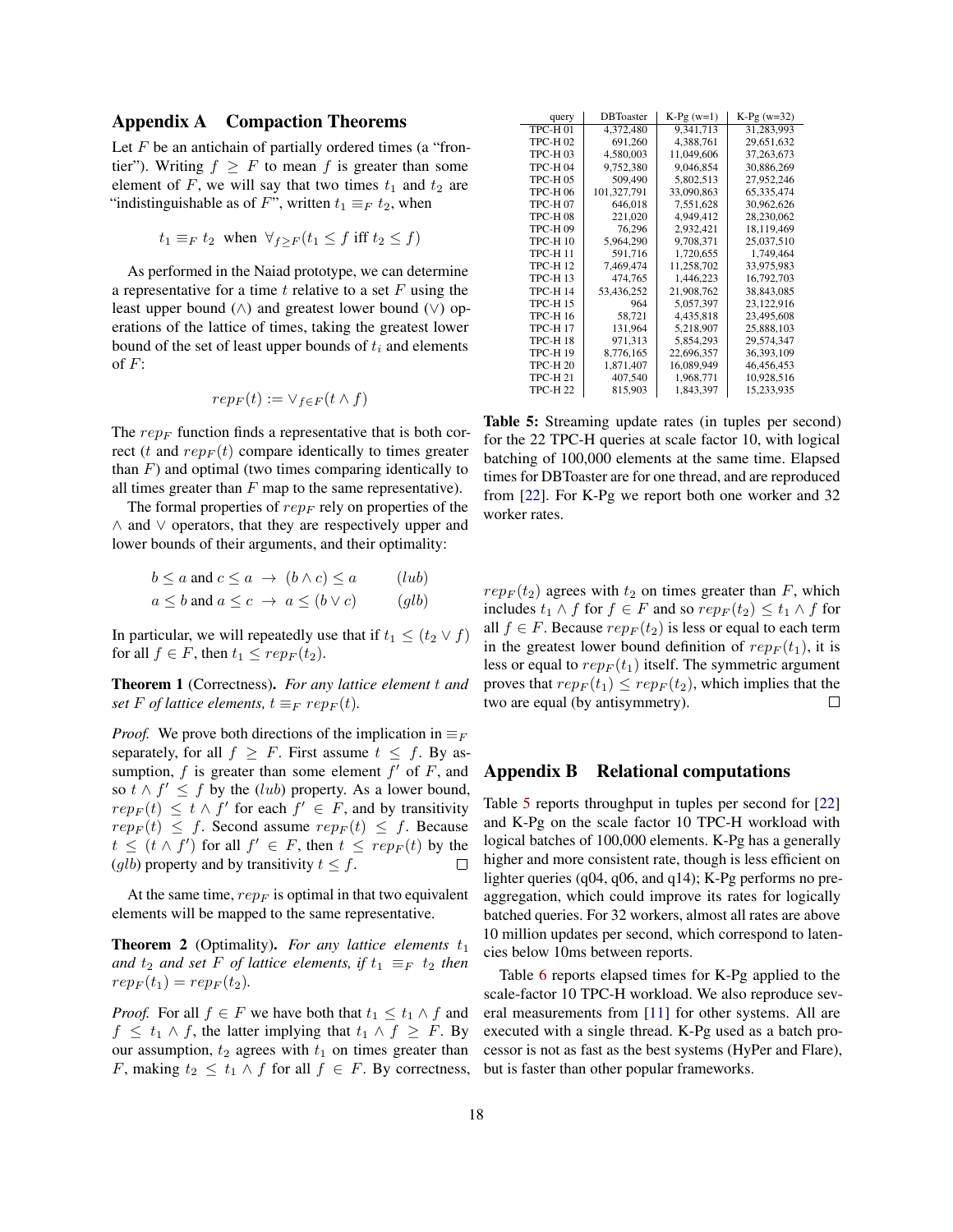<span id="page-18-0"></span>

| query          | Postgres | SparkSQL | HyPer | Flare | K-Pg   |
|----------------|----------|----------|-------|-------|--------|
| TPC-H01        | 241,404  | 18,219   | 603   | 530   | 7,789  |
| <b>TPC-H02</b> | 6,649    | 23,741   | 59    | 139   | 2,426  |
| <b>TPC-H03</b> | 33.721   | 47.816   | 1,126 | 532   | 5,948  |
| <b>TPC-H04</b> | 7,936    | 22,630   | 842   | 521   | 8,550  |
| <b>TPC-H05</b> | 30,043   | 51,731   | 941   | 748   | 14.001 |
| TPC-H 06       | 23,358   | 3,383    | 232   | 198   | 1,185  |
| <b>TPC-H07</b> | 32.501   | 31,770   | 943   | 830   | 12,029 |
| <b>TPC-H08</b> | 29,759   | 63,823   | 616   | 1,525 | 19,667 |
| <b>TPC-H09</b> | 64,224   | 88,861   | 1,984 | 3,124 | 27,873 |
| TPC-H 10       | 33,145   | 42,216   | 967   | 1,436 | 4,559  |
| <b>TPC-H11</b> | 7,093    | 3,857    | 131   | 56    | 1,534  |
| <b>TPC-H12</b> | 37,880   | 17,233   | 501   | 656   | 4,458  |
| <b>TPC-H13</b> | 31,242   | 28,489   | 3,625 | 3,727 | 3,893  |
| <b>TPC-H14</b> | 22,058   | 7,403    | 330   | 278   | 1,695  |
| <b>TPC-H15</b> | 23,133   | 14,542   | 253   | 302   | 1,591  |
| <b>TPC-H16</b> | 13,232   | 23,371   | 1,399 | 620   | 2,238  |
| <b>TPC-H17</b> | 155,449  | 70,944   | 563   | 2,343 | 17,750 |
| <b>TPC-H18</b> | 90,949   | 53,932   | 3,703 | 823   | 9,426  |
| <b>TPC-H19</b> | 29,452   | 13,085   | 1,980 | 909   | 2,444  |
| TPC-H 20       | 65,541   | 31,226   | 434   | 870   | 4,658  |
| TPC-H 21       | 299,178  | 128,910  | 1,626 | 1,962 | 29,363 |
| TPC-H 22       | 11,703   | 10,030   | 180   | 177   | 2,819  |

Table 6: Elapsed milliseconds for the 22 TPC-H queries at scale factor 10, each using a single core. Elapsed times for the four other systems are reproduced from [\[11\]](#page-14-7). K-Pg used as a batch processor is not as fast as the best systems (HyPer and Flare), but is faster than other popular frameworks.

# Appendix C Graph computations

We now report on the performance of K-Pg used as a batch graph processor, where the inputs are static collections of edges defining a directed graph. Following [\[24\]](#page-15-3) we use the tasks of single-source reachability (reach), single-source shortest paths (sssp), and undirected connectivity (wcc). For the first two problems we start the process from the first graph vertex with any outgoing edges (each reaches a majority of the graph).

We separately report the times required to form the forward and reverse edge arrangements, with the former generally faster than the latter as the graphs are made available sorted by the source as in the forward index. The reported times for the three problems are then any further time required after the index construction, where the first two problems require a forward index and undirected connectivity requires indices in both directions.

We report times for three graphs: livejournal in Table [7,](#page-18-1) orkut in Table [8,](#page-18-2) and twitter in Table [9.](#page-19-0) We also reproduce measurements reported in [\[24\]](#page-15-3) for several other systems. We include running times for simple single-threaded implementations that are not required to follow the same algorithms. For example, for undirected connectivity we use the union-find algorithm rather than label propagation, which outperforms all of the measurements reported here. We also include the same times when

<span id="page-18-1"></span>

| System        | cores                    | index-f | reach | sssp   | index-r | wcc    |
|---------------|--------------------------|---------|-------|--------|---------|--------|
| Single thread |                          | ÷       | 0.40s | 0.40s  | ٠       | 0.29s  |
| w/hash map    |                          | ٠       | 4.38s | 4.38s  | ٠       | 8.90s  |
| BigDatalog    | 120                      | ٠       | 17s   | 53s    | ٠       | 27s    |
| Myria         | 120                      | ٠       | 5s    | 70s    | ٠       | 39s    |
| Social ite    | 120                      | ٠       | 52s   | 172s   | ٠       | 54s    |
| GraphX        | 120                      | ٠       | 36s   | 311s   | ٠       | 59s    |
| K-Pg          |                          | 4.39s   | 8.50s | 13.14s | 7.56s   | 23.97s |
| K-Pg          | $\overline{\mathcal{L}}$ | 2.49s   | 4.33s | 6.71s  | 4.01s   | 12.95s |
| K-Pg          | 4                        | 1.39s   | 2.31s | 3.58s  | 2.06s   | 6.29s  |
| K-Pg          | 8                        | 0.74s   | 1.20s | 1.79s  | 1.03s   | 3.41s  |
| K-Pg          | 16                       | 0.54s   | 0.62s | 0.90s  | 0.58s   | 1.71s  |
| K-Pg          | 32                       | 0.55s   | 0.51s | 0.59s  | 0.41s   | 0.90s  |

Table 7: System performance on various tasks on the 4.8M node, 68M edge livejournal graph.

<span id="page-18-2"></span>

| <b>System</b>     | cores          | index-f | reach  | sssp   | index-r | wcc    |
|-------------------|----------------|---------|--------|--------|---------|--------|
| Single thread     |                | ٠       | 0.46s  | 0.46s  | ٠       | 0.52s  |
| w/hash map        |                | ٠       | 11.56s | 11.56s | ٠       | 19.00s |
| BigDatalog        | 120            | ۰       | 20s    | 39s    | ۰       | 33s    |
| Myria             | 120            | ٠       | 6s     | 44s    | ٠       | 57s    |
| Social <i>ite</i> | 120            | ٠       | 67s    | 106s   | ٠       | 78s    |
| GraphX            | 120            | ۰       | 48s    | 67s    | ۰       | 53s    |
| K-Pg              |                | 14.02s  | 20.33s | 24.65s | 21.27s  | 47.79s |
| K-Pg              | $\overline{c}$ | 7.92s   | 10.29s | 13.06s | 11.49s  | 25.02s |
| K-Pg              | 4              | 4.25s   | 5.34s  | 6.21s  | 5.73s   | 12.38s |
| K-Pg              | 8              | 2.37s   | 2.68s  | 3.34s  | 3.03s   | 6.29s  |
| K-Pg              | 16             | 1.43s   | 1.47s  | 1.60s  | 1.69s   | 3.30s  |
| K-Pg              | 32             | 1.22s   | 1.11s  | 0.87s  | 1.05s   | 1.75s  |

Table 8: System performance on various tasks on the 3M node, 117M edge orkut graph.

the single-threaded implementations replace their arrayindexed data structures with hash maps, as they might when the graph identifiers have not be pre-processed to be in a compact range.

The measurements indicate that K-Pg is at least as capable as these peer systems at graph processing, often with just a single core. K-Pg lags well behind graph processors that can rely on dense integer identifiers and direct array access, but appears likely to be competetive with graph processors that cannot rely on dense integer identifiers.

We next compare to measurements made of several graph databases, on relatively simpler read queries. Pacaci et al [\[23\]](#page-15-9) evaluated several graph database solutions with a mix of four queries: look-ups, one hop neighborhood, twohop neighborhood, and "shortest path if not longer than four hops". We build query dataflows in K-Pg for these four queries and evaluate the latencies when we introduce new query seeds to each of the four types. In this set-up K-Pg treats the queries as stored procedures, which makes this an unfair comparison for those databases that do not do this.

<span id="page-18-3"></span>Table [10](#page-19-1) measures the average latency to perform and then await a single query in several systems, as well as the time to perform and await batches of increasing numbers of queries. While not providing the lowest latency for point look-ups, K-Pg provides excellent latencies for other queries, and supports increasing batches without much degradation.